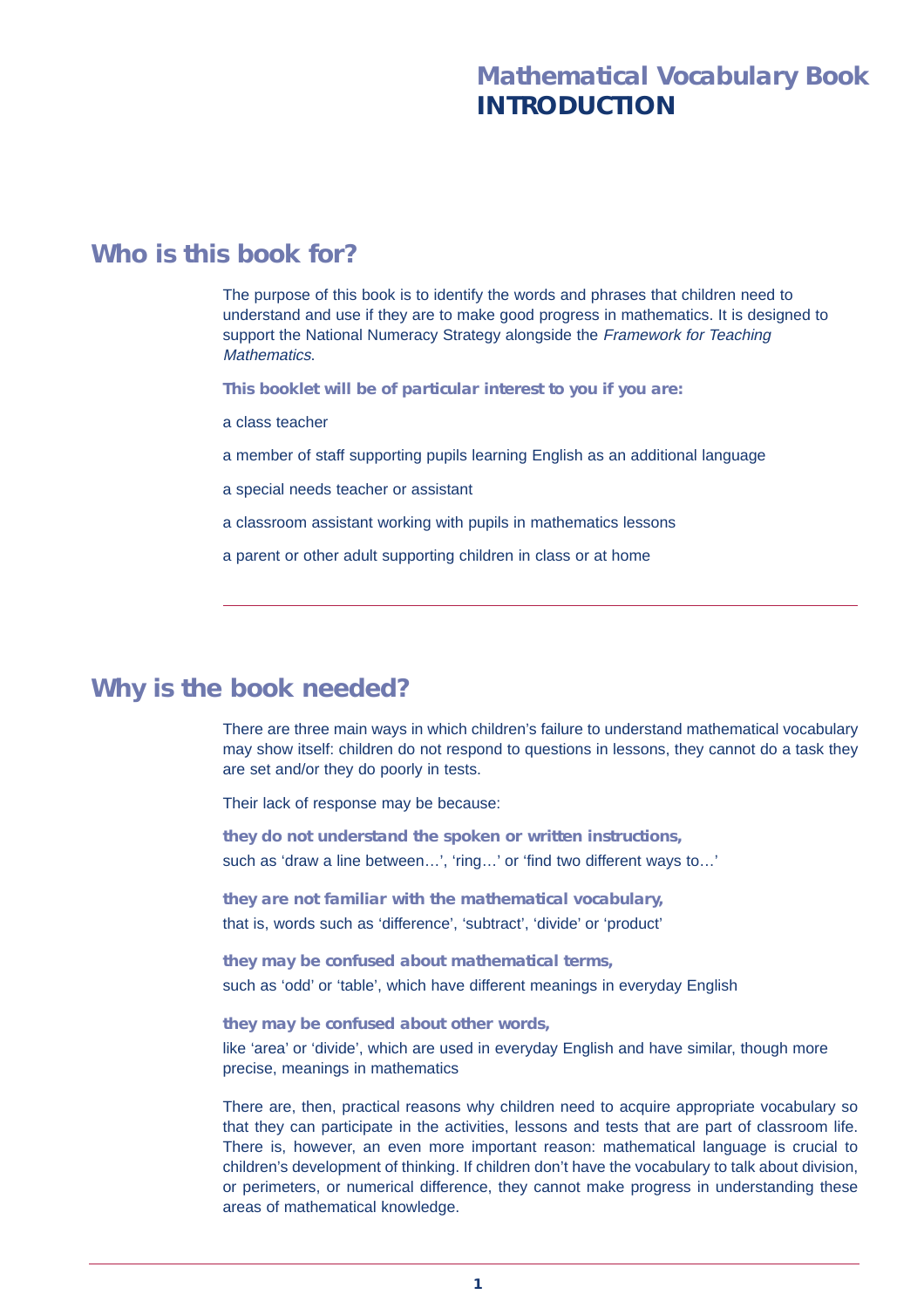### **How is the book organised and how can it be used?**

To help you introduce appropriate mathematical language at the right time, this book provides four pages of vocabulary checklists for each year group. The first three pages for each year cover mathematical vocabulary relating to the Framework for Teaching Mathematics, organised according to its five strands:

**numbers and the number system**

**calculations** 

**solving problems**

**handling data**

**measures, shape and space**

Using and Applying Mathematics is integrated throughout.

The fourth page for each year group lists the language commonly used when giving instructions about mathematical problems, both in questions in national tests and in published resources.

The words listed for each year include vocabulary from the previous year, with new words for the year printed in red from Year 1 onwards. Some words may appear under different strands in different years, as their meaning is expanded or made more specific.

Class teachers can use these lists to identify the vocabulary relating to a series of lessons they are planning. They can make provision for the introduction of new vocabulary and the consolidation of familiar terms. They can ask support staff and parents to emphasise this vocabulary for an appropriate period.

The checklists are not intended to be exhaustive; you can add more words if you would like to do so.

# **How do children develop their understanding of mathematical vocabulary?**

Teachers often use informal, everyday language in mathematics lessons before or alongside technical mathematical vocabulary. Although this can help children to grasp the meaning of different words and phrases, you will find that a structured approach to the teaching and learning of vocabulary is essential if children are to move on and begin using the correct mathematical terminology as soon as possible.

Some children may start school with a good understanding of mathematical words when used informally, either in English or their home language. Find out the extent of their mathematical vocabulary and the depth of their understanding, and build on this.

You need to plan the introduction of new words in a suitable context, for example, with relevant real objects, mathematical apparatus, pictures and/or diagrams. Explain their meanings carefully and rehearse them several times. Referring to new words only once will do little to promote learning. Encourage their use in context in oral sessions, particularly through your questioning. You can help sort out any ambiguities or misconceptions your pupils may have through a range of open and closed questions. Use every opportunity to draw attention to new words or symbols with the whole class, in a group or when talking to individual pupils. The final stages are learning to read and write new mathematical vocabulary in a range of circumstances, ultimately spelling the relevant words correctly.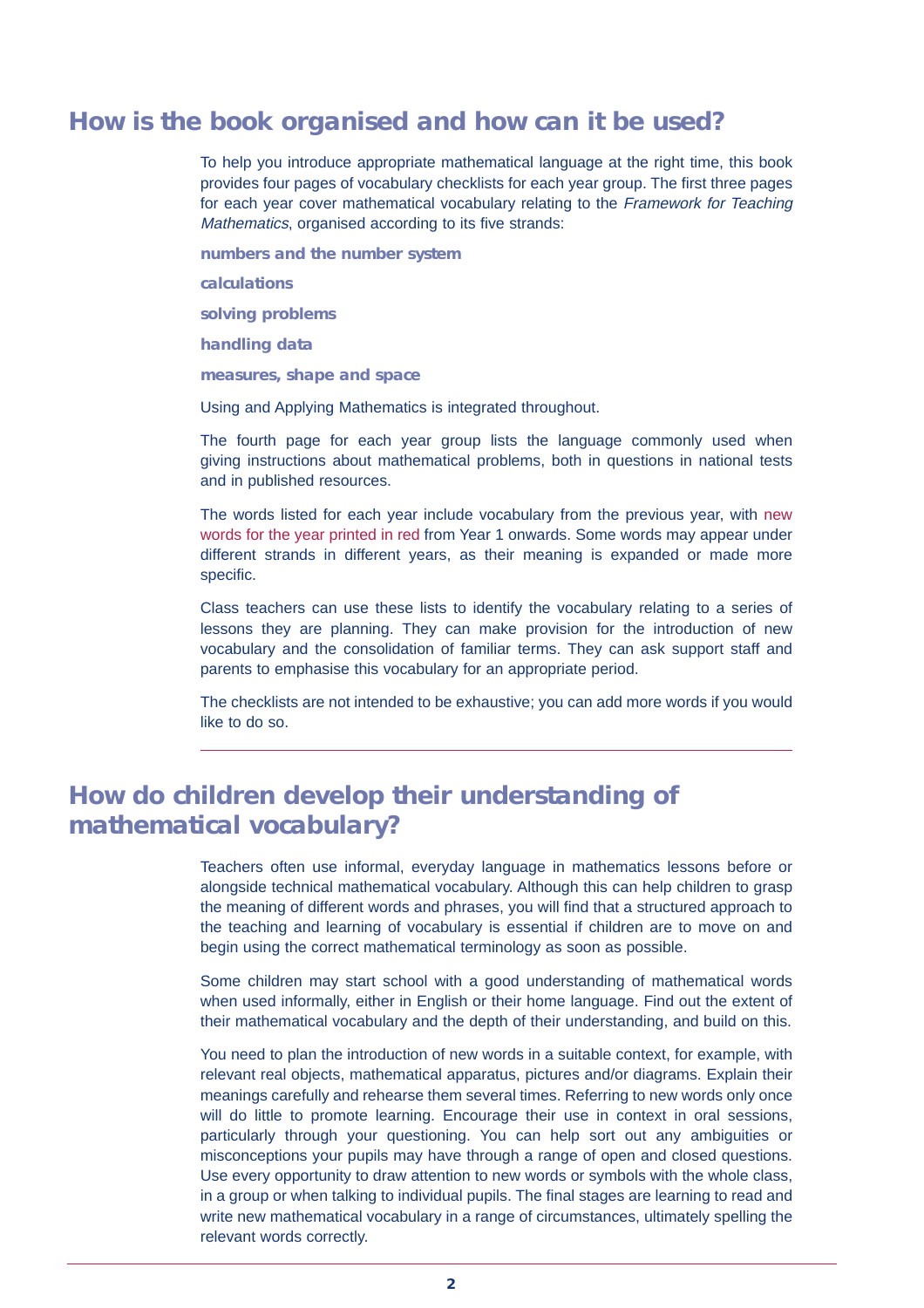#### **Regular, planned opportunities for development**

It is not just younger children who need regular, planned opportunities to develop their mathematical vocabulary. All children throughout Key Stages 1 and 2 need to experience a cycle of oral work, reading and writing as outlined below.

#### **oral work based on practical work**

so that they have visual images and tactile experience of what mathematical words mean in a variety of contexts

#### **other forms of oral work**

so that they have opportunities to:

- listen to adults and other children using the words correctly
- acquire confidence and fluency in speaking, using complete sentences that include the new words and phrases, sometimes in chorus with others and sometimes individually
- describe, define and compare mathematical properties, positions, methods, patterns, relationships, rules
- discuss ways of tackling a problem, collecting data, organising their work…
- hypothesise or make predictions about possible results
- present, explain and justify their methods, results, solutions or reasoning, to the whole class or to a group or partner
- generalise, or describe examples that match a general statement

#### **reading aloud and silently, sometimes as a whole class and sometimes individually,**

for example, reading:

- numbers, signs and symbols, expressions and equations in blackboard presentations
- instructions and explanations in workbooks, textbooks, CD-ROMs…
- texts with mathematical references in fiction and non-fiction books and books of rhymes during the literacy hour as well as mathematics lessons
- labels and captions on classroom displays, in diagrams, graphs, charts and tables…
- definitions in illustrated dictionaries, including dictionaries that they themselves have made, in order to discover synonyms, origins of words, words that start with the same group of letters (such as triangle, tricycle, triplet, trisect…)

**writing and recording in a variety of ways, progressing from words, phrases and short sentences to paragraphs and longer pieces of writing,** for example:

- writing prose in order to describe, compare, predict, interpret, explain, justify…
- writing formulae, first using words, then symbols
- sketching and labelling diagrams in order to clarify their meaning
- drawing and labelling graphs, charts or tables, and interpreting and making predictions from the data in them, in mathematics and other subjects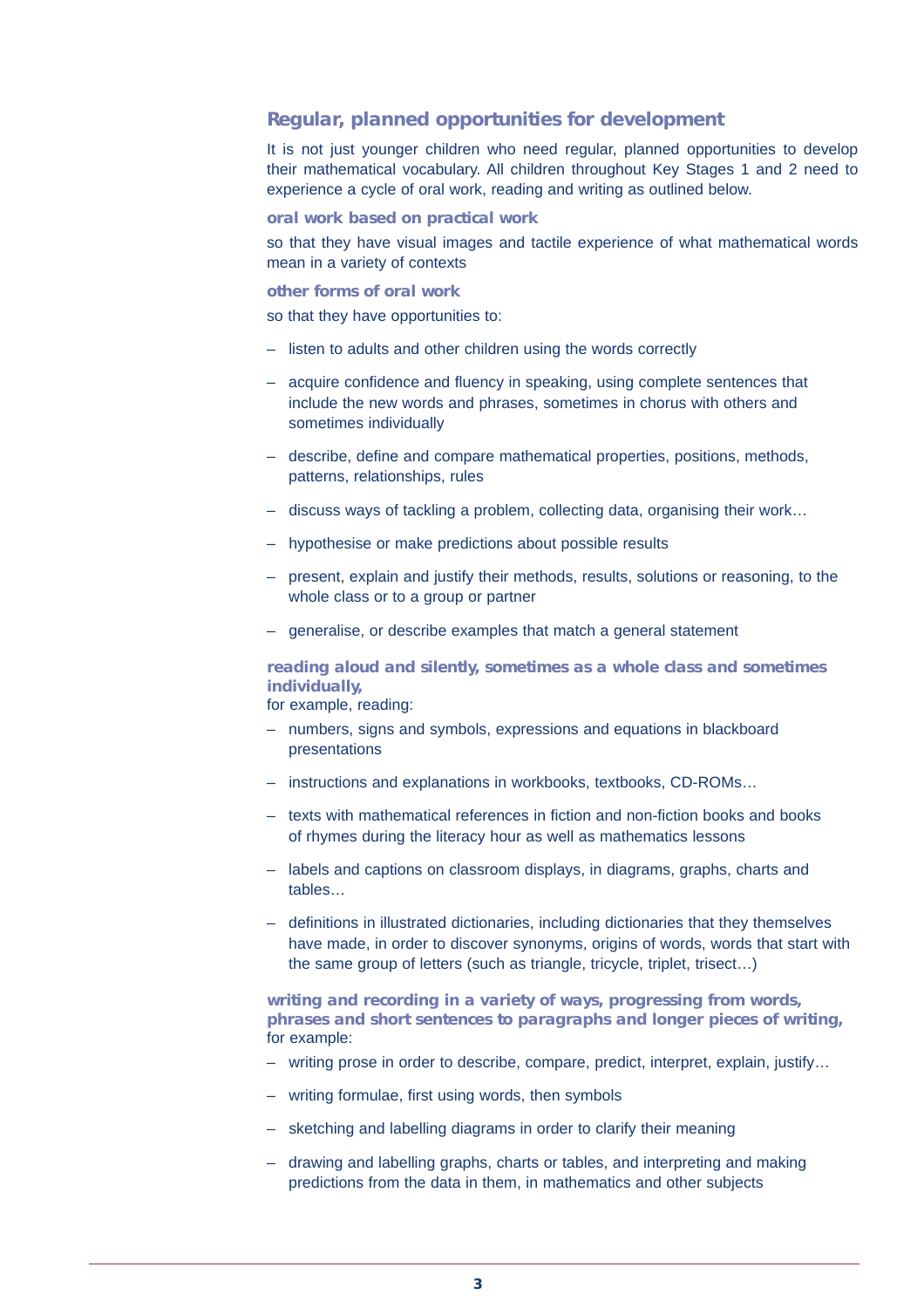# **The s The skill of questioning**

Children cannot learn the meanings of words in isolation. The use of questions is crucial in helping them to understand mathematical ideas and use mathematical terms correctly.

It is important to ask questions in different ways so that children who do not understand the first time may pick up the meaning subsequently. Pupils for whom English is an additional language benefit and so will others who are not always familiar with the vocabulary and grammatical structures used in school.

It is easy to use certain types of questions — those that ask the listener to recall and apply facts — more often than those that require a higher level of thinking. If you can use the full range of question types you will find that children begin to give more complex answers in which they explain their thinking.

# **Types Types of question**

#### **Recalling facts**

What is 3 add 7? How many days are there in a week? How many centimetres are there in a metre? Is 31 a prime number?

#### **Applying facts**

Tell me two numbers that have a difference of 12. What unit would you choose to measure the width of the table? What are the factors of 42?

#### **Hypothesising or predicting**

Estimate the number of marbles in this jar. If we did our survey again on Friday, how likely is it that our graph would be the same? Roughly, what is 51 times 47? How many rectangles in the next diagram? And the next?

#### **Designing and comparing procedures**

How might we count this pile of sticks? How could you subtract 37 from 82? How could we test a number to see if it is divisible by 6? How could we find the 20th triangular number? Are there other ways of doing it?

#### **Interpreting results**

So what does that tell us about numbers that end in 5 or 0? What does the graph tell us about the most common shoe size? So what can we say about the sum of the angles in a triangle?

#### **Applying reasoning**

The seven coins in my purse total 23p. What could they be? In how many different ways can four children sit at a round table? Why is the sum of two odd numbers always even?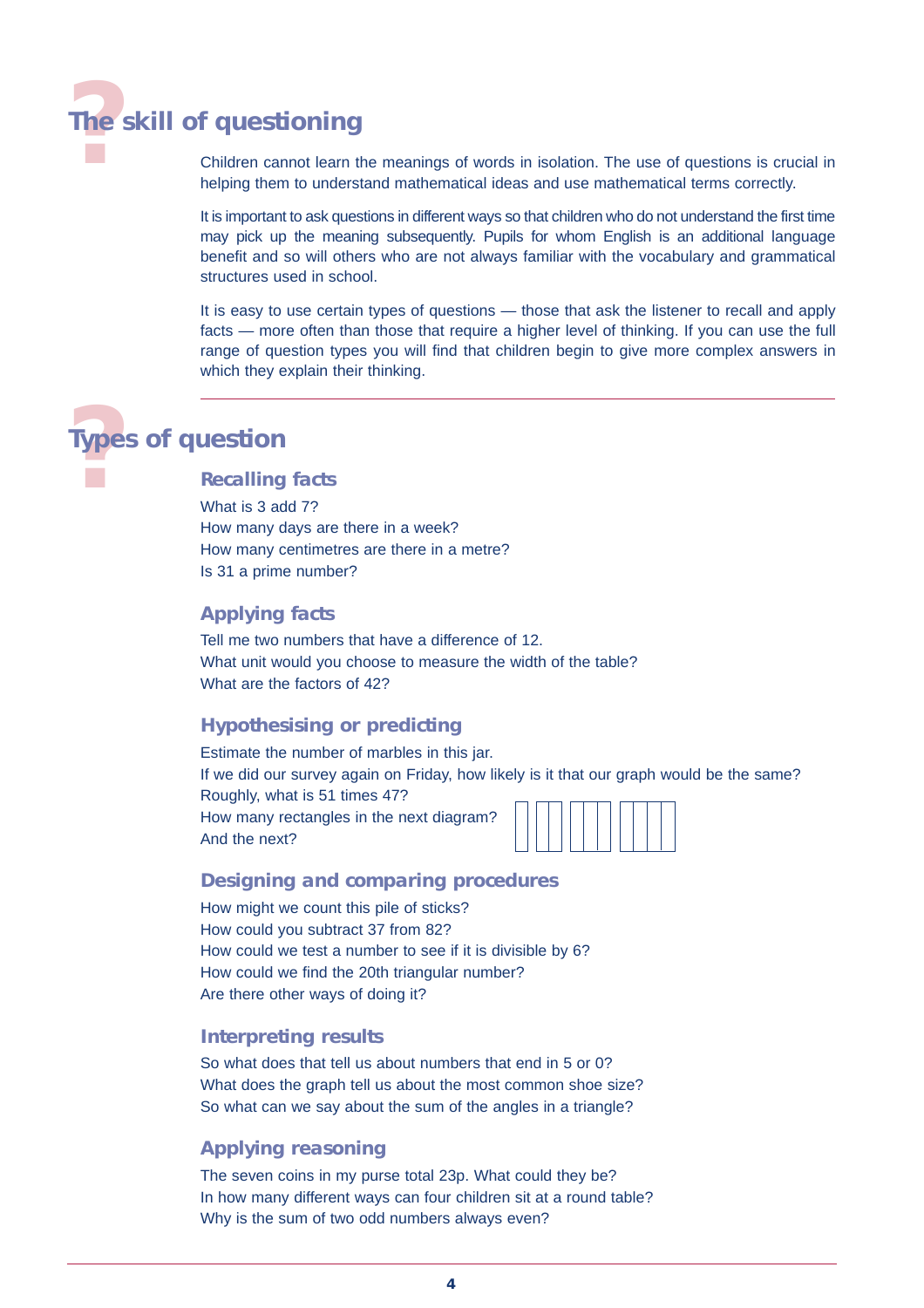# **On thi**<br>help y<br>lesson **On this and the following page are further examples of questions to help you promote good dialogue and interaction in mathematics lessons**

Below are examples of closed questions with just one correct answer and open questions which have a number of different correct answers. Open questions give more children a chance to respond and they often provide a greater challenge for higher attaining pupils, who can be asked to think of alternative answers and, in suitable cases, to count all the different possibilities.

### **Closed questions Open questions**

#### Count these cubes.

A chew costs 3p. A lolly costs 7p. What do they cost altogether?

What is  $6 - 4$ ?

What is  $2 + 6 - 3$ ?

Is 16 an even number?

Write a number in each box so that it equals the sum of the two numbers on each side of it.

Copy and complete this addition table.

|   | , |  |
|---|---|--|
| ╱ |   |  |
| ö |   |  |

What are four threes?

What is 7 x 6?

How many centimetres are there in a metre?

Continue this sequence: 1, 2, 4…

What is one fifth add four fifths?

What is 10% of 300?

What is this shape called?



Time



How could we count these cubes?

A chew and a lolly cost 10p altogether. What could each sweet cost?

Tell me two numbers with a difference of 2.

What numbers can you make with 2, 3 and 6?

What even numbers lie between 10 and 20?

Write a number in each circle so that the number in each box equals the sum of the two numbers on each side of it. Find different ways of doing it.



Find different ways of completing this table.

Tell me two numbers with a product of 12.

If  $7 \times 6 = 42$ , what else can you work out?

Tell me two lengths that together make 1 metre.

Find different ways of continuing this sequence: 1, 2, 4…

Write eight different ways of adding two numbers to make 1.

Find ways of completing:  $\ldots\%$  of  $\ldots = 30$ 

Sketch some different triangles.

This graph shows room temperature on 19 May. Can you explain it? 0900 1000 1100 1200 19 18  $17 -$ 16 15 °C Time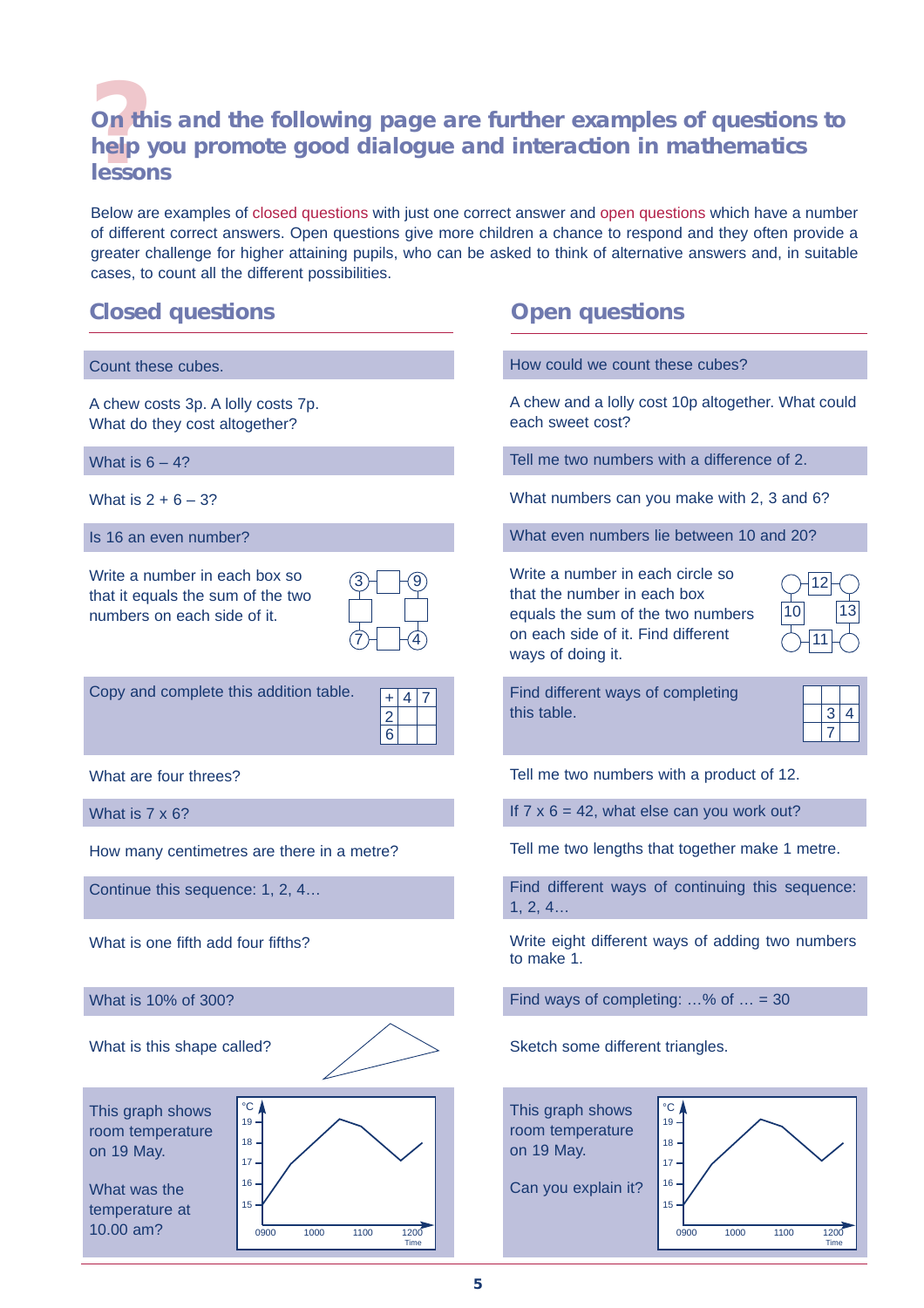# **Ques**<br>**8**<br>Ask chi **Questions that can help to extend children's thinking**

**Ask children who are getting started with a piece of work:**

How are you going to tackle this?

What information do you have? What do you need to find out or do?

What operation/s are you going to use?

Will you do it mentally, with pencil and paper, using a number line, with a calculator…? Why?

What method are you going to use? Why?

What equipment will you need?

What questions will you need to ask?

How are you going to record what you are doing?

What do you think the answer or result will be? Can you estimate or predict?

**Make positive interventions to check progress while children are working, by asking:**

Can you explain what you have done so far? What else is there to do?

Why did you decide to use this method or do it this way?

Can you think of another method that might have worked?

Could there be a quicker way of doing this?

What do you mean by…?

What did you notice when…?

Why did you decide to organise your results like that?

Are you beginning to see a pattern or a rule?

Do you think that this would work with other numbers?

Have you thought of all the possibilities? How can you be sure?

#### **Ask children who are stuck:**

Can you describe the problem in your own words?

Can you talk me through what you have done so far?

What did you do last time? What is different this time?

Is there something that you already know that might help?

Could you try it with simpler numbers… fewer numbers… using a number line…?

What about putting things in order?

Would a table help, or a picture/diagram/graph?

Why not make a guess and check if it works?

Have you compared your work with anyone else's?

#### **During the plenary session of a lesson ask:**

How did you get your answer?

Can you describe your method/pattern/rule to us all? Can you explain why it works?

What could you try next?

Would it work with different numbers?

What if you had started with... rather than...?

What if you could only use...?

Is it a reasonable answer/result? What makes you say so?

How did you check it?

What have you learned or found out today?

If you were doing it again, what would you do differently?

Having done this, when could you use this method/information/idea again?

Did you use any new words today? What do they mean? How do you spell them?

What are the key points or ideas that you need to remember for the next lesson?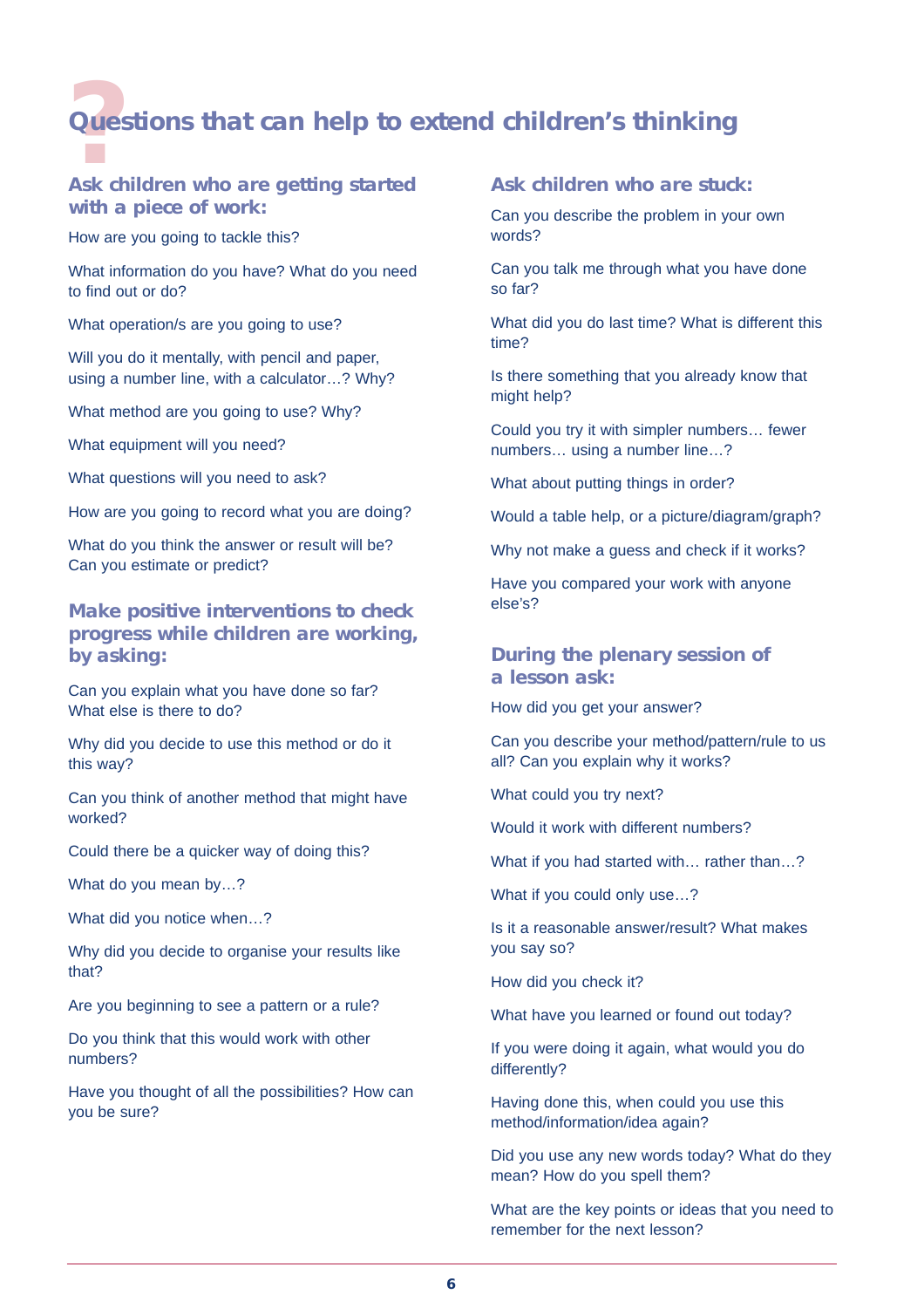**Mathematical Vocabulary Checklists RECEPTION to YEAR 6**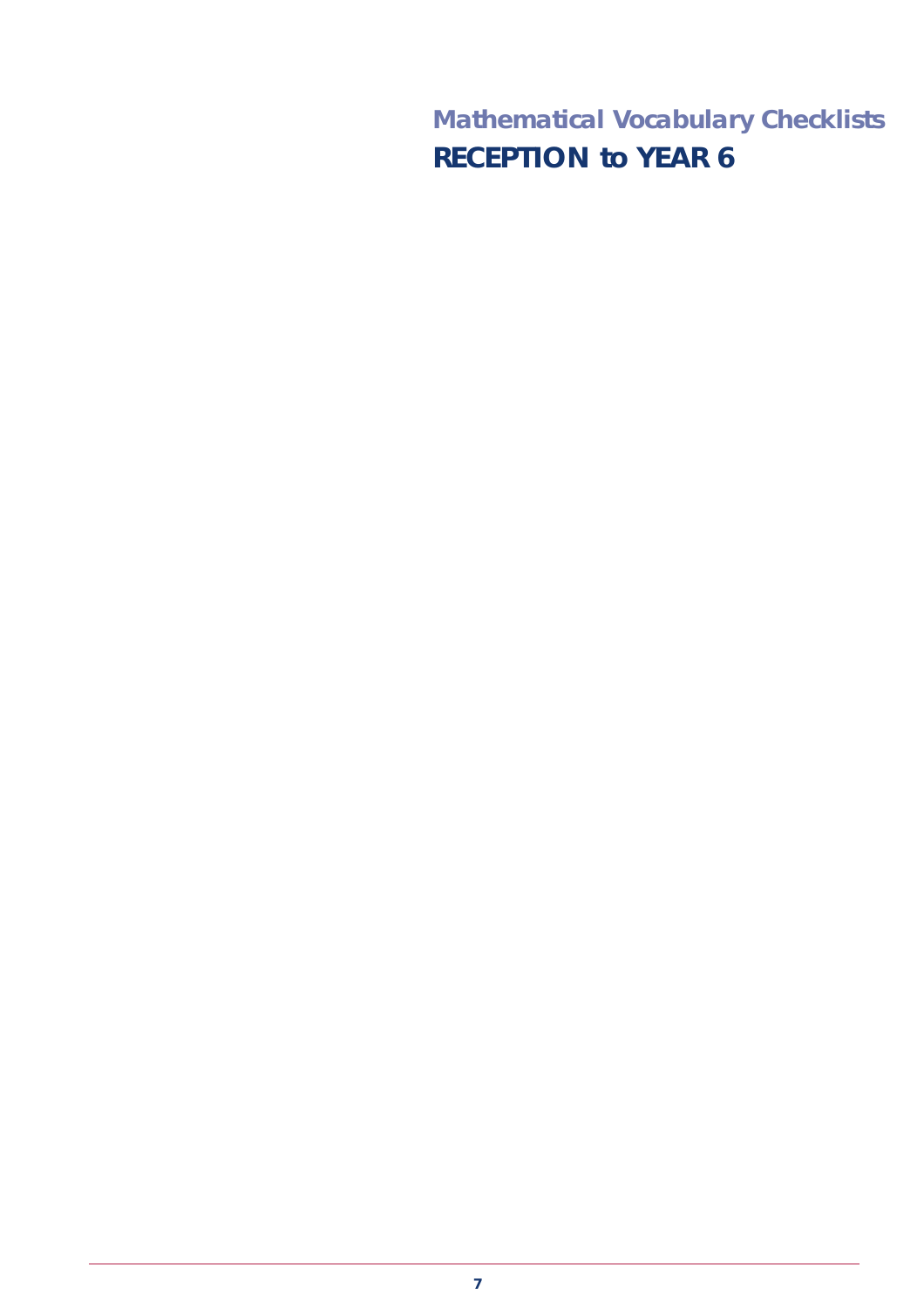### **Counting and recognising numbers**

#### **COUNTING**

#### number

zero, one, two, three… to twenty and beyond zero, ten, twenty… one hundred none how many…? count, count (up) to count on (from, to) count back (from, to) count in ones, twos… tens… more, less, many, few odd, even every other how many times? pattern, pair guess how many, estimate nearly, close to, about the same as just over, just under too many, too few, enough, not enough

#### **COMPARING AND ORDERING NUMBERS**

the same number as, as many as Of **two** objects/amounts: greater, more, larger, bigger less, fewer, smaller Of **three** or more objects/amounts: greatest, most, biggest, largest least, fewest, smallest one more, ten more one less, ten less compare order size first, second, third… tenth last, last but one before, after next between above, below

# **Adding and subtracting**

add, more, and make, sum, total altogether score double one more, two more, ten more… how many more to make… ? how many more is… than…? take (away), leave how many are left/left over? how many have gone? one less, two less… ten less… how many fewer is… than…? difference between is the same as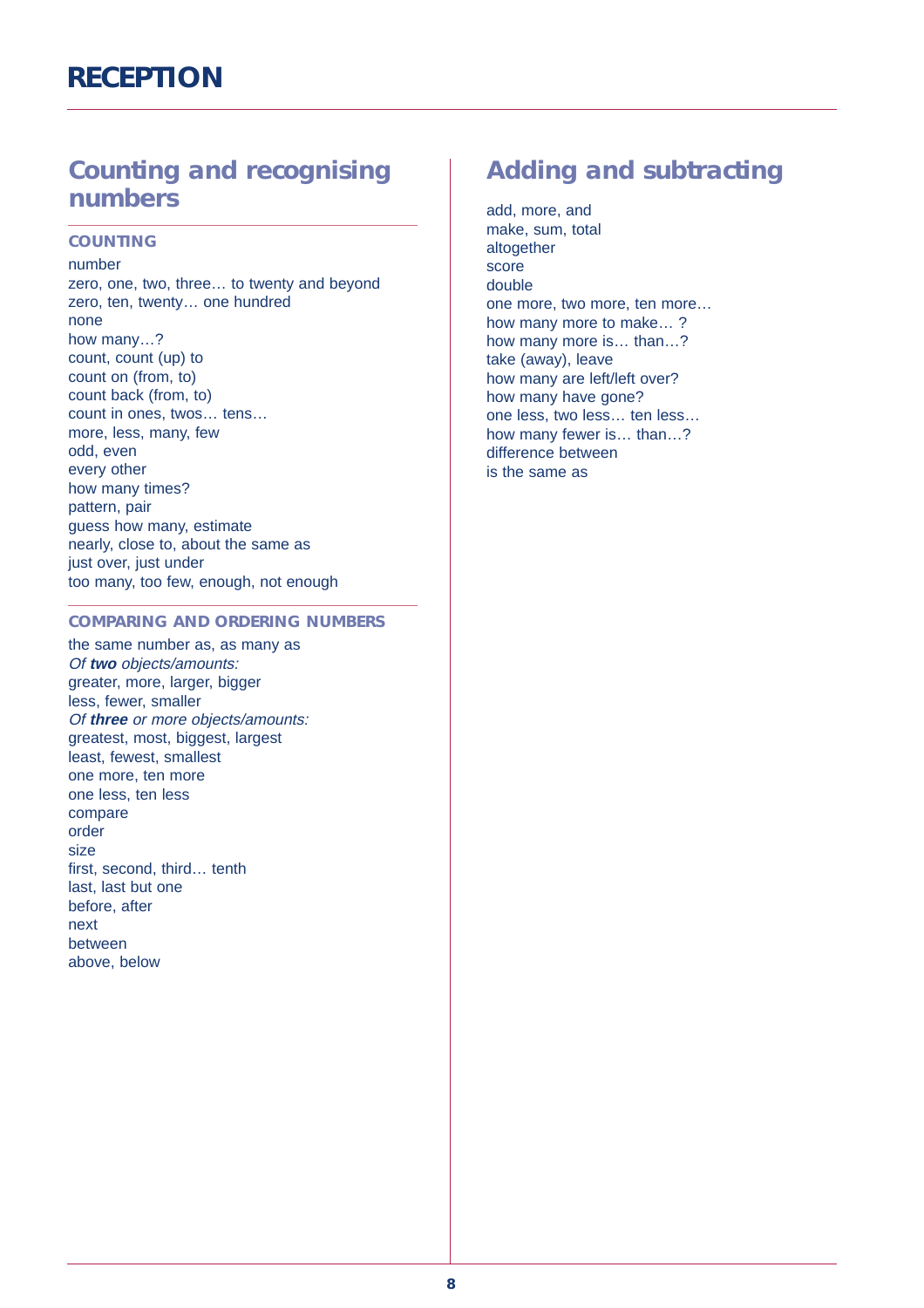# **Solving problems**

#### **REASONING ABOUT NUMBERS OR SHAPES**

pattern puzzle answer right, wrong what could we try next? how did you work it out? count, sort group, set match same, different list

#### **PROBLEMS INVOLVING 'REAL LIFE' OR MONEY**

compare double half, halve pair count out, share out left, left over

money coin penny, pence, pound price cost buy sell spend, spent pay change dear, costs more cheap, costs less, cheaper costs the same as how much…? how many…? total

### **Measures, shape and space**

### **MEASURES (GENERAL)**

measure size compare guess, estimate enough, not enough too much, too little too many, too few nearly, close to, about the same as just over, just under

#### **LENGTH**

length, width, height, depth long, short, tall high, low wide, narrow deep, shallow thick, thin longer, shorter, taller, higher… and so on longest, shortest, tallest, highest… and so on far, near, close

#### **MASS**

weigh, weighs, balances heavy/light, heavier/lighter, heaviest/lightest balance, scales, weight

#### **CAPACITY**

full half full empty holds container

#### **TIME**

time days of the week: Monday, Tuesday... day, week birthday, holiday morning, afternoon, evening, night bedtime, dinnertime, playtime today, yesterday, tomorrow before, after next, last now, soon, early, late quick, quicker, quickest, quickly slow, slower, slowest, slowly old, older, oldest new, newer, newest takes longer, takes less time hour, o'clock clock, watch, hands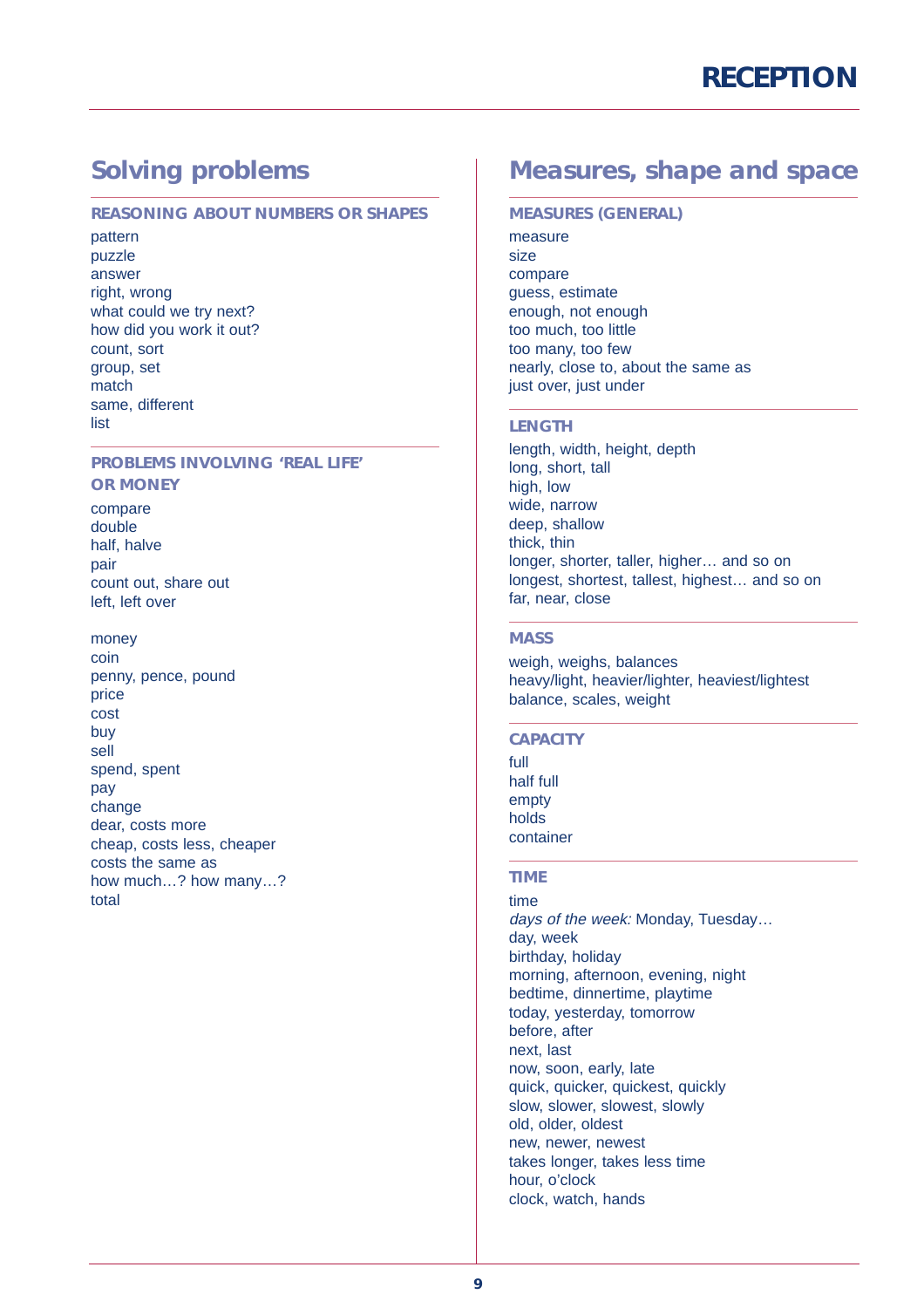#### **EXPLORING PATTERNS, SHAPE AND SPACE**

shape, pattern flat curved, straight round hollow, solid corner face, side, edge, end sort make, build, draw

#### **3D SHAPES**

cube pyramid sphere cone

#### **2D SHAPES**

circle triangle square rectangle star

#### **PATTERNS AND SYMMETRY**

size bigger, larger, smaller symmetrical pattern repeating pattern match

#### **POSITION, DIRECTION AND MOVEMENT**

position over, under above, below top, bottom, side on, in outside, inside around in front, behind front, back before, after beside, next to opposite apart between middle, edge corner direction left, right up, down forwards, backwards, sideways across close, far, near along through to, from, towards, away from movement slide roll turn stretch, bend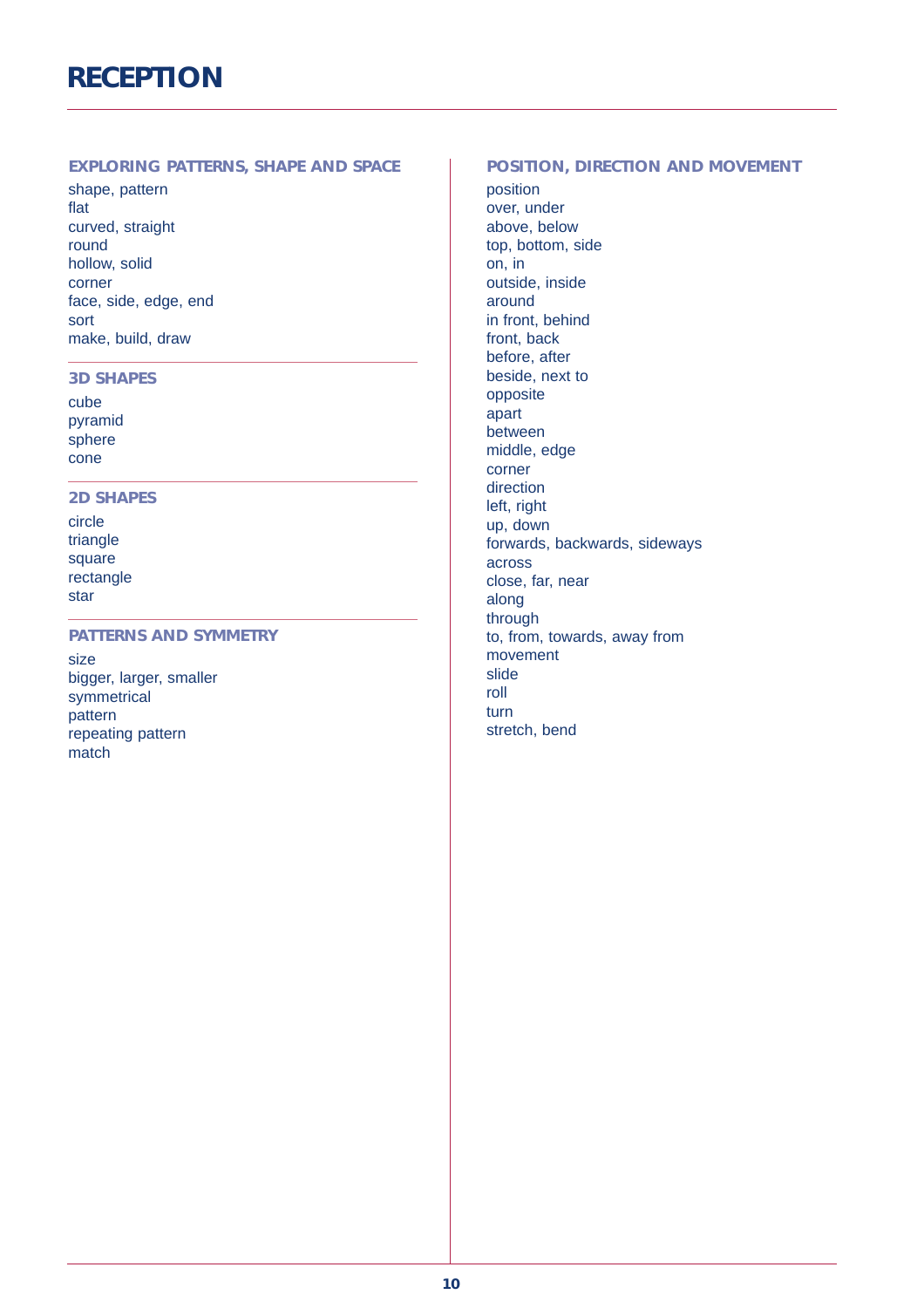# **RECEPTION**

# **Instructions**

listen join in say

think imagine remember

start from start with start at

look at point to show me

put, place fit arrange rearrange change, change over split separate

carry on, continue repeat what comes next?

find choose collect

use make build

tell me describe pick out talk about explain show me

read write trace copy complete finish, end

fill in shade colour tick, cross draw draw a line between join (up) ring cost count work out answer check

### **General**

same number/s different number/s missing number/s number facts

number line, number track number square number cards counters, cubes, blocks, rods die, dice dominoes pegs, peg board

same way, different way best way, another way in order, in a different order

not all, every, each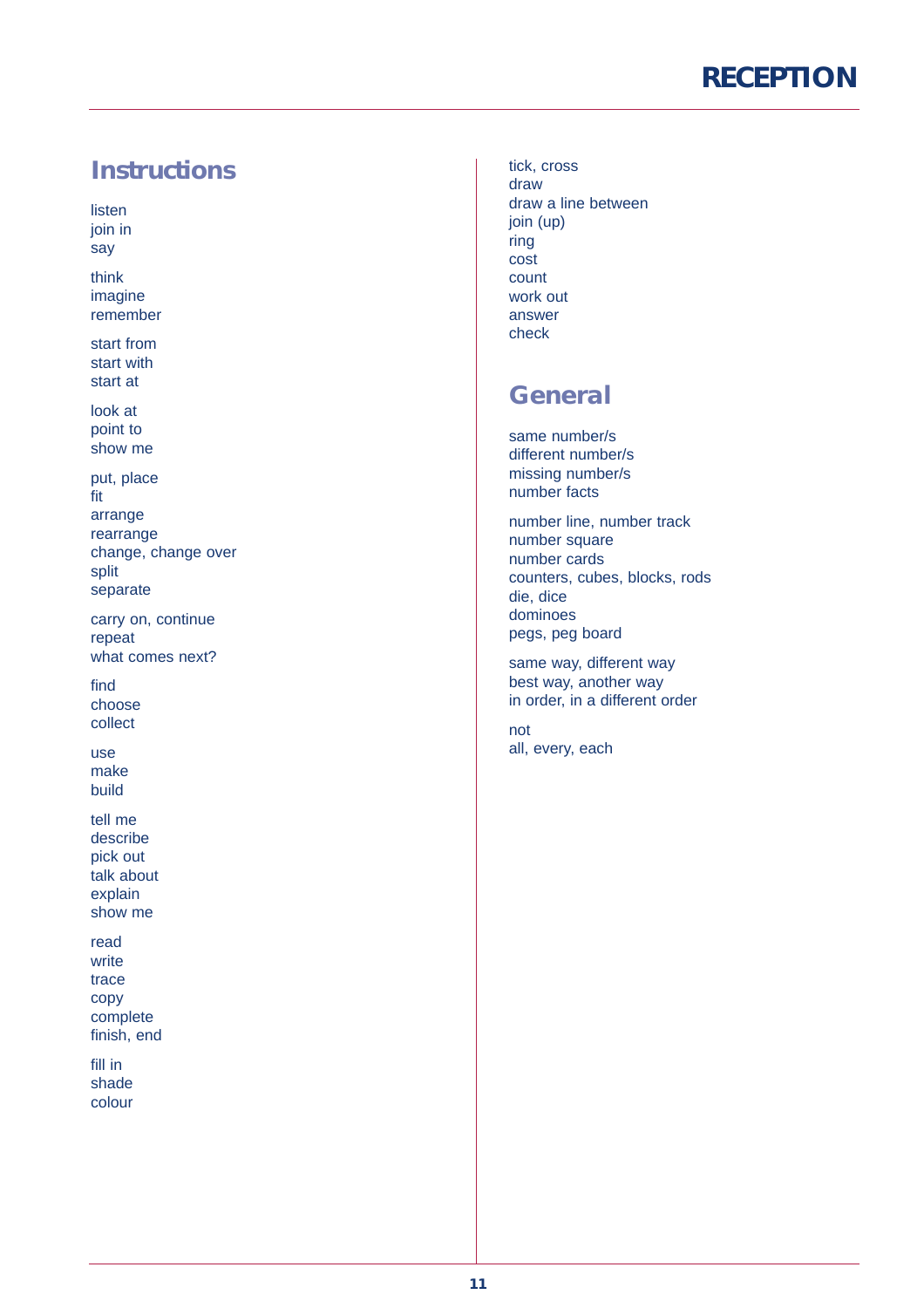### **Numbers and the number system**

#### **COUNTING, PROPERTIES OF NUMBERS AND NUMBER SEQUENCES**

#### number

zero, one, two, three… to twenty and beyond zero, ten, twenty… one hundred none how many…? count, count (up) to count on (from, to) count back (from, to) count in ones, twos… tens… more, less, many, few odd, even every other how many times? pattern, pair

#### **PLACE VALUE AND ORDERING**

units, ones tens exchange digit 'teens' number the same number as, as many as equal to Of **two** objects/amounts: greater, more, larger, bigger less, fewer, smaller Of **three** or more objects/amounts: greatest, most, biggest, largest least, fewest, smallest one more, ten more one less, ten less compare order size first, second, third… tenth, eleventh… twentieth last, last but one before, after next between, half-way between above, below

#### **ESTIMATING**

guess how many, estimate nearly, roughly, close to about the same as just over, just under too many, too few, enough, not enough

### **Calculations**

#### **ADDITION AND SUBTRACTION**

+, add, more, plus make, sum, total altogether score double, near double one more, two more… ten more how many more to make…? how many more is… than…? how much more is…? −, subtract, take (away), minus leave how many are left/left over? how many have gone? one less, two less, ten less… how many fewer is… than…? how much less is…? difference between half, halve =, equals, sign, is the same as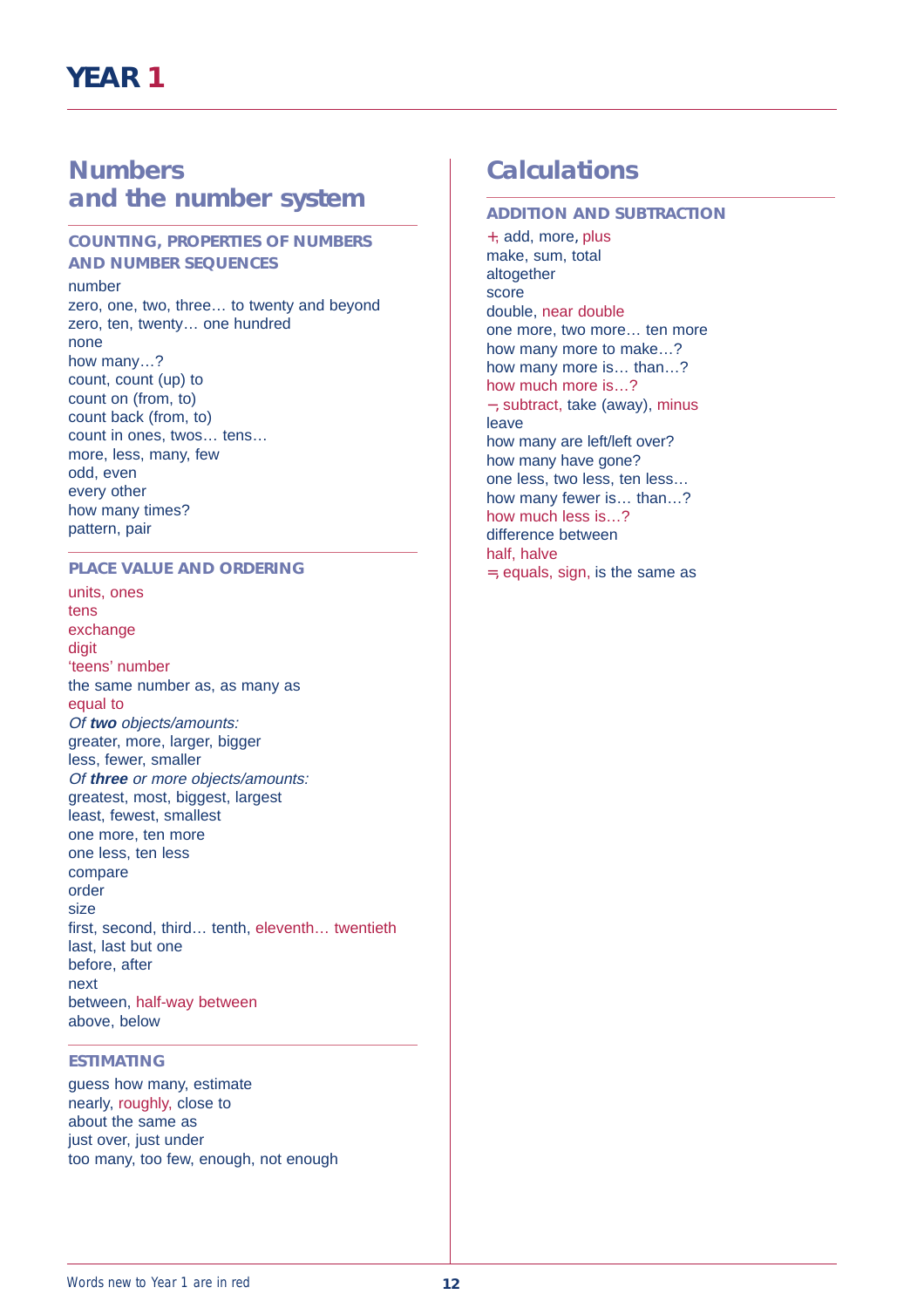# **Solving problems**

#### **MAKING DECISIONS AND REASONING**

pattern puzzle answer right, wrong what could we try next? how did you work it out? count out, share out, left, left over number sentence sign, operation

#### **MONEY**

money coin penny, pence, pound price cost buy sell spend, spent pay change dear, costs more cheap, costs less, cheaper costs the same as how much…? how many…? total

# **Organising and using data**

count, sort, vote group, set list same, different table

### **Measures, shape and space**

#### **MEASURES (GENERAL)**

measure size compare guess, estimate enough, not enough too much, too little too many, too few nearly, roughly, close to, about the same as just over, just under

#### **LENGTH**

length, width, height, depth long, short, tall high, low wide, narrow deep, shallow thick, thin longer, shorter, taller, higher… and so on longest, shortest, tallest, highest… and so on far, near, close metre ruler, metre stick

#### **MASS**

weigh, weighs, balances heavy/light, heavier/lighter, heaviest/lightest balance, scales, weight

#### **CAPACITY**

full half full empty holds container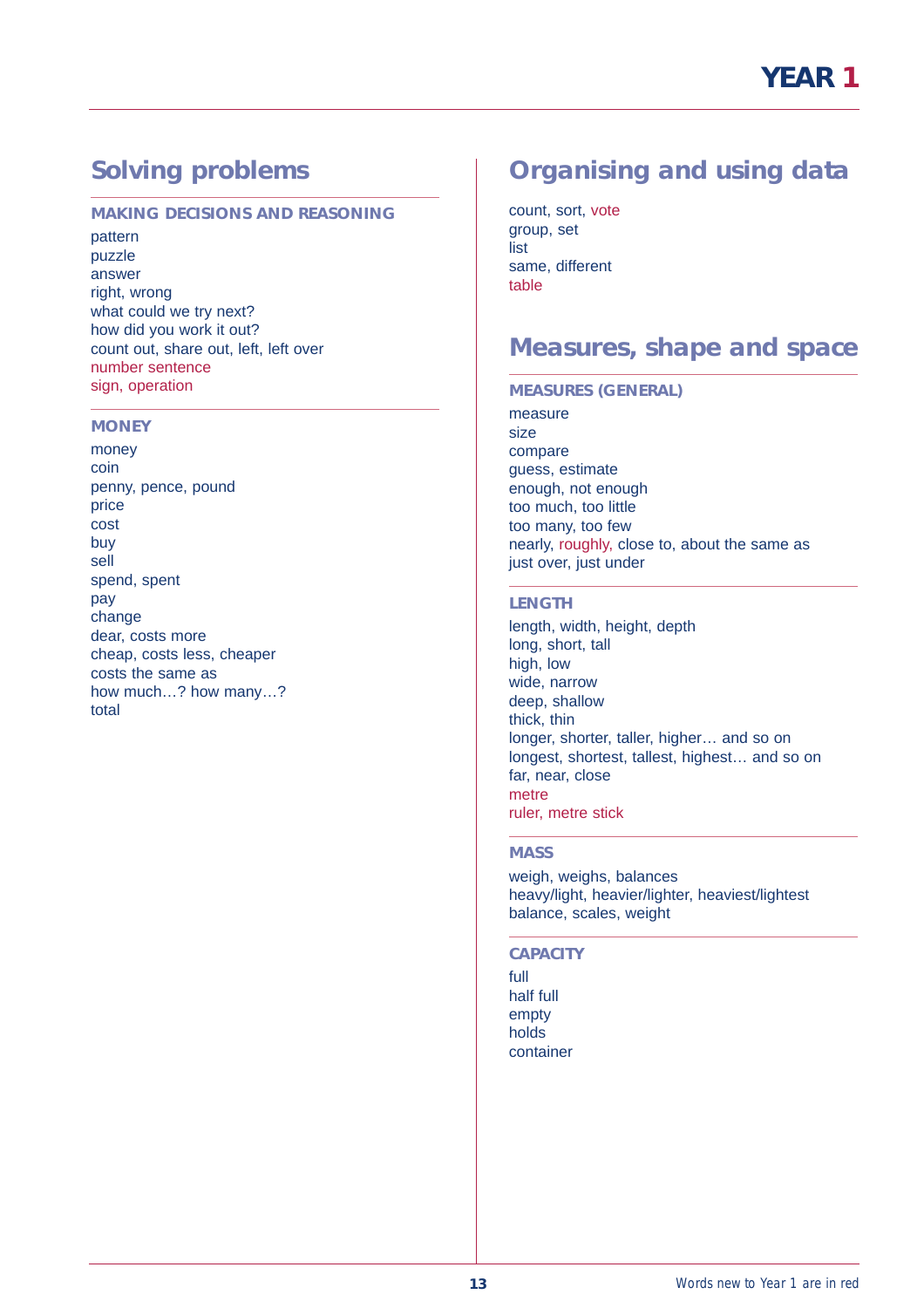#### **TIME**

time days of the week: Monday, Tuesday... seasons: spring, summer, autumn, winter day, week, month, year weekend, birthday, holiday morning, afternoon, evening night, midnight bedtime, dinnertime, playtime today, yesterday, tomorrow before, after next, last now, soon, early, late quick, quicker, quickest, quickly fast, faster, fastest slow, slower, slowest, slowly old, older, oldest new, newer, newest takes longer, takes less time hour, o'clock, half past clock, watch, hands how long ago? how long will it be to…? how long will it take to…? how often? always, never, often, sometimes, usually once, twice

#### **SHAPE AND SPACE**

shape, pattern flat curved, straight round hollow, solid corner point, pointed face, side, edge, end sort make, build, draw

#### **3D SHAPES**

cube cuboid pyramid sphere cone cylinder

#### **2D SHAPES**

circle triangle square rectangle star

#### **PATTERNS AND SYMMETRY**

size bigger, larger, smaller symmetrical pattern repeating pattern match

#### **POSITION, DIRECTION AND MOVEMENT**

position over, under, underneath above, below top, bottom, side on, in outside, inside around in front, behind front, back before, after beside, next to opposite apart between middle, edge centre corner direction journey left, right up, down forwards, backwards, sideways across close, far, near along through to, from, towards, away from movement slide roll turn, whole turn, half turn stretch, bend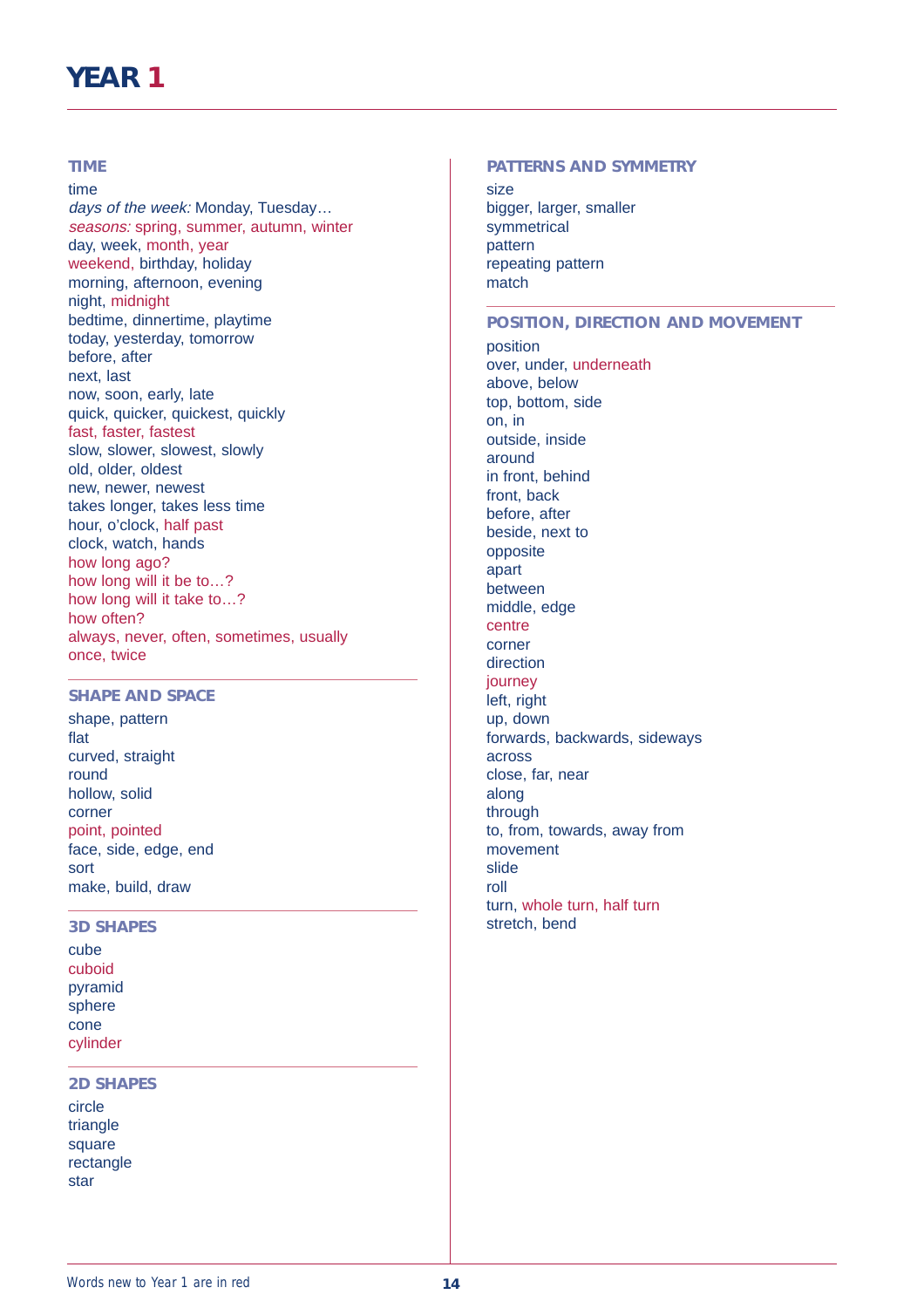# **Instructions**

listen

join in say think imagine remember start from start with start at look at point to show me put, place fit

arrange rearrange change, change over split separate

carry on, continue repeat what comes next?

find choose collect

use make build

tell me describe pick out talk about explain show me

read write record trace copy complete finish, end

fill in shade colour

tick, cross draw draw a line between join (up) ring arrow

cost count work out answer check

# **General**

same number/s different number/s missing number/s number facts

number line, number track number square number cards abacus counters, cubes, blocks, rods die, dice dominoes pegs, peg board

same way, different way best way, another way in order, in a different order

not all, every, each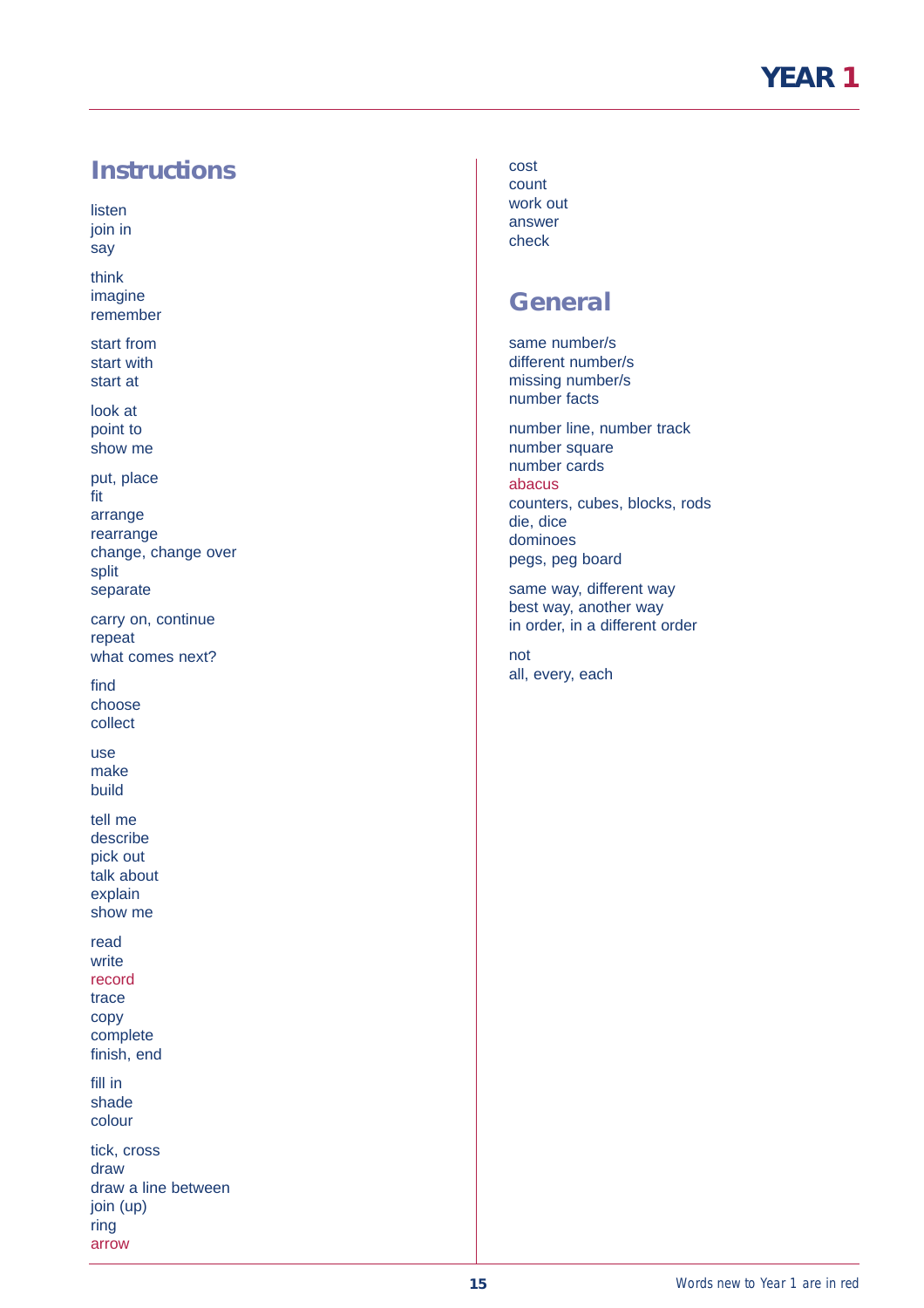### **Numbers and the number system**

#### **COUNTING, PROPERTIES OF NUMBERS AND NUMBER SEQUENCES**

#### number

zero, one, two, three… to twenty and beyond zero, ten, twenty… one hundred zero, one hundred, two hundred… one thousand none how many…? count, count (up) to count on (from, to) count back (from, to) count in ones, twos, threes, fours, fives… count in tens more, less, many, few tally odd, even every other how many times? multiple of sequence continue predict pattern, pair, rule

#### **PLACE VALUE AND ORDERING**

units, ones tens, hundreds digit one-, two- or three-digit number 'teens' number place, place value stands for, represents exchange the same number as, as many as equal to Of **two** objects/amounts: greater, more, larger, bigger less, fewer, smaller Of **three** or more objects/amounts: greatest, most, biggest, largest least, fewest, smallest one more, ten more one less, ten less compare order size first, second, third… tenth… twentieth twenty-first, twenty-second… last, last but one before, after next between, half-way between above, below

#### **ESTIMATING**

guess how many, estimate nearly, roughly, close to about the same as just over, just under exact, exactly too many, too few, enough, not enough round, nearest, round to the nearest ten

#### **FRACTIONS**

part, equal parts fraction one whole one half, two halves one quarter, two… three… four quarters

### **Calculations**

#### **ADDITION AND SUBTRACTION**

+, add, addition, more, plus make, sum, total altogether score double, near double one more, two more... ten more... one hundred more how many more to make…? how many more is… than…? how much more is…? −, subtract, subtraction, take (away), minus leave, how many are left/left over? one less, two less… ten less… one hundred less how many fewer is… than…? how much less is…? difference between half, halve =, equals, sign, is the same as tens boundary

#### **MULTIPLICATION AND DIVISION**

lots of, groups of  $\times$ , times, multiply, multiplied by multiple of once, twice, three times… ten times… times as (big, long, wide… and so on) repeated addition array row, column double, halve share, share equally one each, two each, three each… group in pairs, threes… tens equal groups of ÷, divide, divided by, divided into left, left over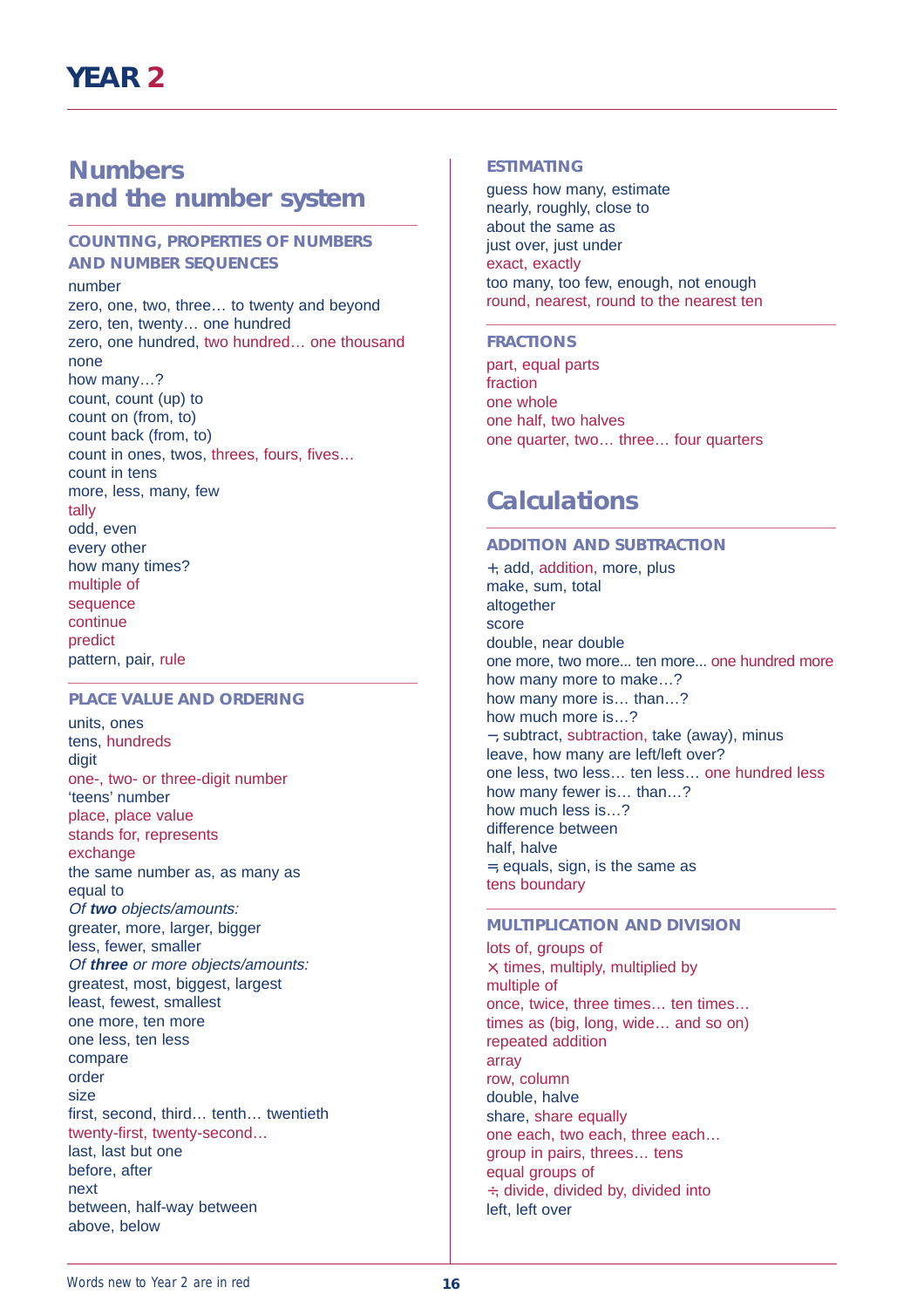# **Solving problems**

#### **MAKING DECISIONS AND REASONING**

pattern, puzzle calculate, calculation mental calculation iotting answer right, correct, wrong what could we try next? how did you work it out? number sentence sign, operation, symbol

#### **MONEY**

money coin penny, pence, pound (£) price, cost buy, bought, sell, sold spend, spent pay change dear, costs more cheap, costs less, cheaper how much…? how many…? total

# **Organising and using data**

count, tally, sort, vote graph, block graph, pictogram represent group, set same, different list, table label, title most popular, most common least popular, least common

# **Measures, shape and space**

#### **MEASURES (GENERAL)**

measure size compare measuring scale guess, estimate enough, not enough too much, too little too many, too few nearly, roughly, about, close to, about the same as just over, just under

#### **LENGTH**

length, width, height, depth long, short, tall, high, low wide, narrow, deep, shallow, thick, thin longer, shorter, taller, higher… and so on longest, shortest, tallest, highest… and so on far, further, furthest, near, close metre (*m*), centimetre (*cm*) ruler, metre stick, tape measure

#### **MASS**

weigh, weighs, balances heavy/light, heavier/lighter, heaviest/lightest kilogram (*kg*), half-kilogram, gram (*g*) balance, scales, weight

#### **CAPACITY**

capacity full, half full empty holds, contains litre (*l*), half-litre, millilitre (*ml*) container

#### **TIME**

time

days of the week: Monday, Tuesday… months of the year: January, February… seasons: spring, summer, autumn, winter day, week, fortnight, month, year weekend, birthday, holiday morning, afternoon, evening, night, midnight bedtime, dinnertime, playtime today, yesterday, tomorrow before, after next, last now, soon, early, late quick, quicker, quickest, quickly fast, faster, fastest slow, slower, slowest, slowly old, older, oldest new, newer, newest takes longer, takes less time how long ago? how long will it be to…? how long will it take to…? hour, minute, second o'clock, half past, quarter to, quarter past clock, watch, hands digital/analogue clock/watch, timer how often? always, never, often, sometimes, usually once, twice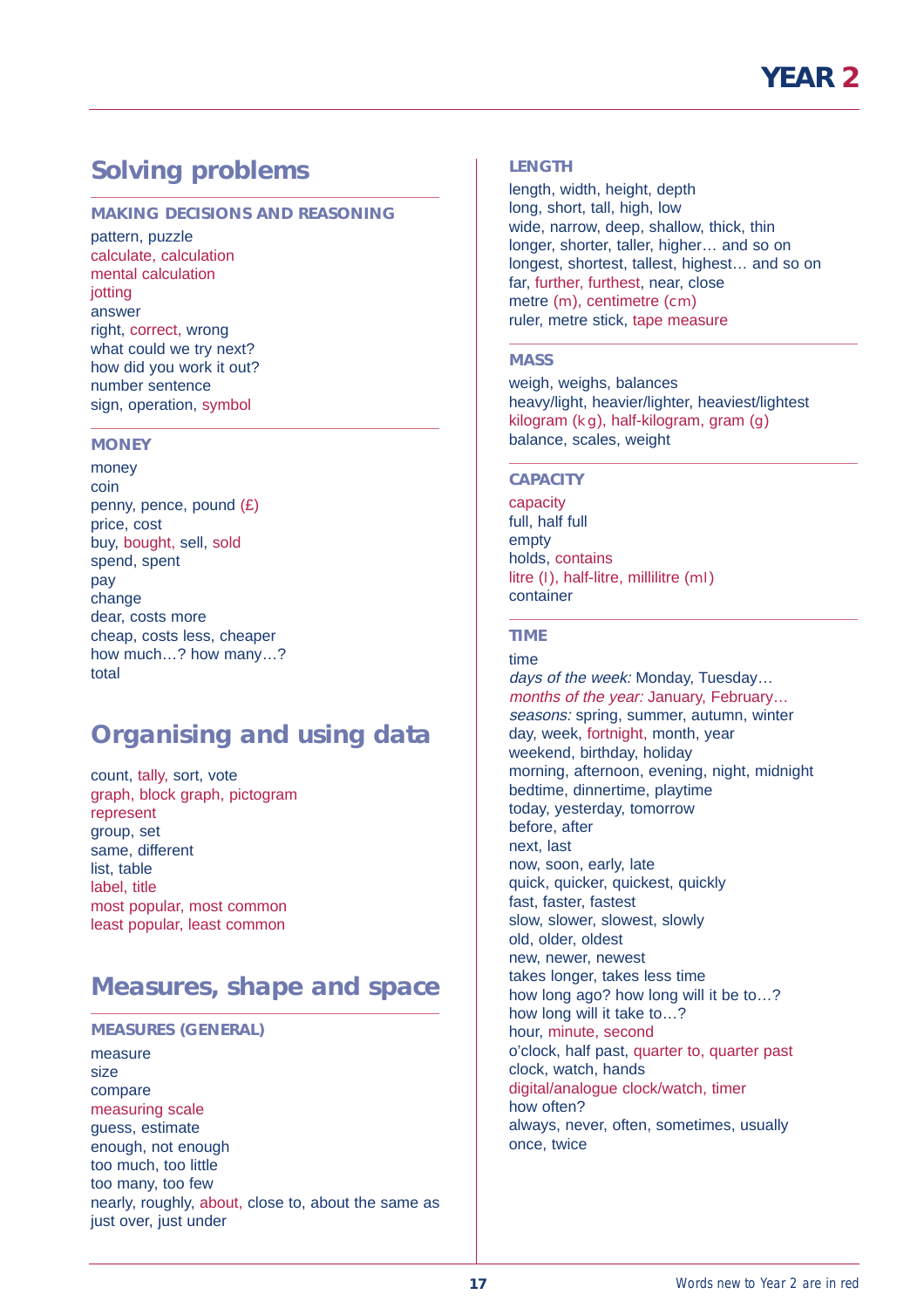#### **SHAPE AND SPACE**

shape, pattern flat, curved, straight round hollow, solid corner point, pointed face, side, edge, end sort make, build, draw surface

#### **3D SHAPES**

cube cuboid pyramid sphere cone cylinder

#### **2D SHAPES**

circle, circular triangle, triangular square rectangle, rectangular star pentagon hexagon octagon

#### **PATTERNS AND SYMMETRY**

size bigger, larger, smaller symmetrical line of symmetry fold match mirror line, reflection pattern repeating pattern

#### **POSITION, DIRECTION AND MOVEMENT**

position over, under, underneath above, below top, bottom, side on, in outside, inside around in front, behind front, back before, after beside, next to opposite apart between middle, edge centre corner direction journey, route left, right up, down higher, lower forwards, backwards, sideways across close, far, near along through to, from, towards, away from clockwise, anti-clockwise movement slide roll whole turn, half turn, quarter turn right angle straight line stretch, bend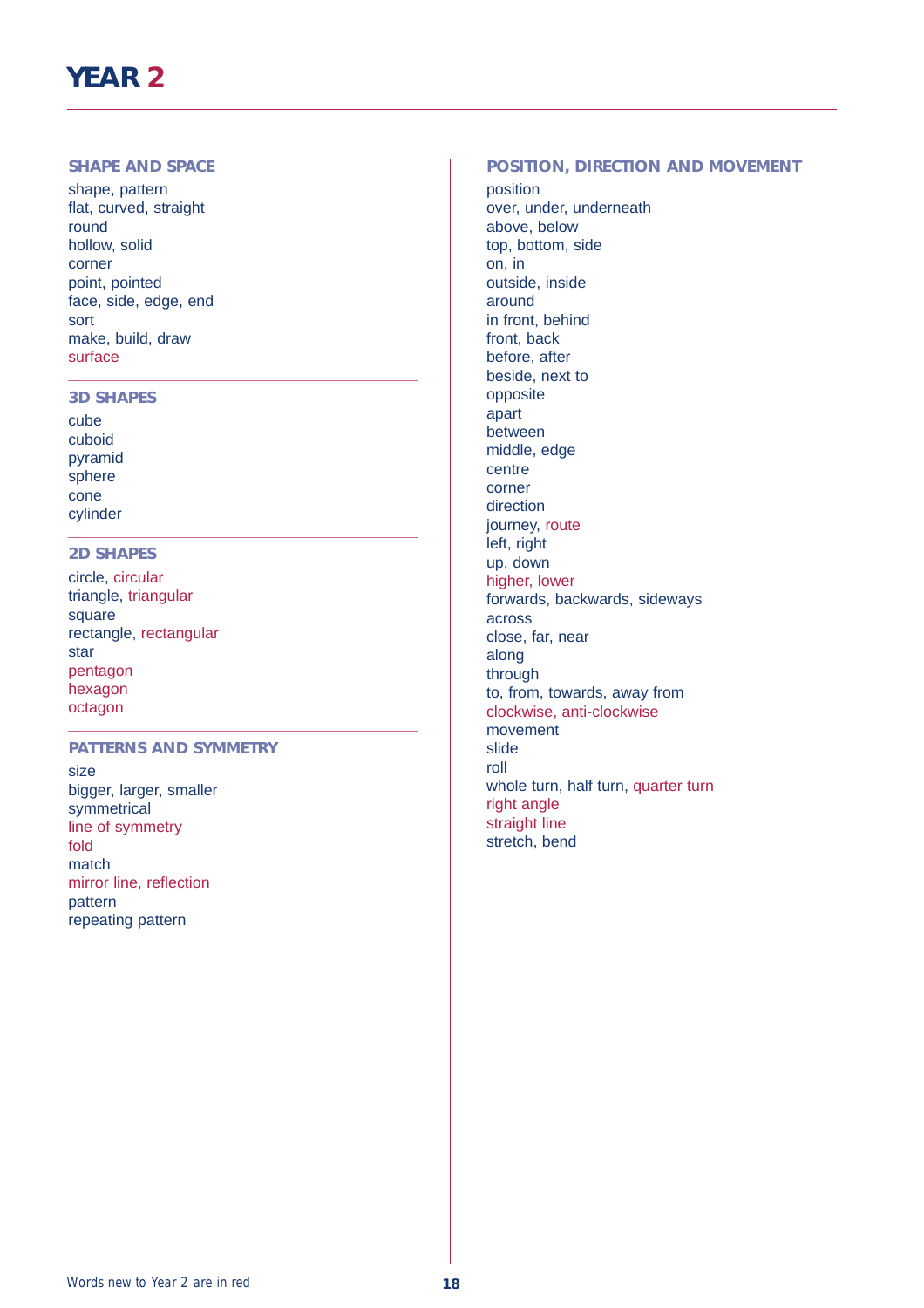# **Instructions**

listen join in say recite

think imagine remember

start from start with start at

look at point to show me

put, place fit arrange, rearrange change, change over split separate

carry on, continue repeat what comes next? predict describe the pattern describe the rule

find, find all, find different investigate

choose decide collect

use make build

tell me describe name pick out discuss talk about explain explain your method explain how you got your answer give an example of… show how you…

read write record write in figures present represent trace copy complete finish, end fill in shade, colour label tick, cross draw draw a line between join (up) ring arrow cost, count, tally calculate work out solve answer check **General** same, different missing number/s number facts number pairs number bonds number line, number track number square, hundred square number cards number grid abacus counters, cubes, blocks, rods die, dice

pegs, peg board geo-strips

dominoes

same way, different way best way, another way in order, in a different order

not all, every, each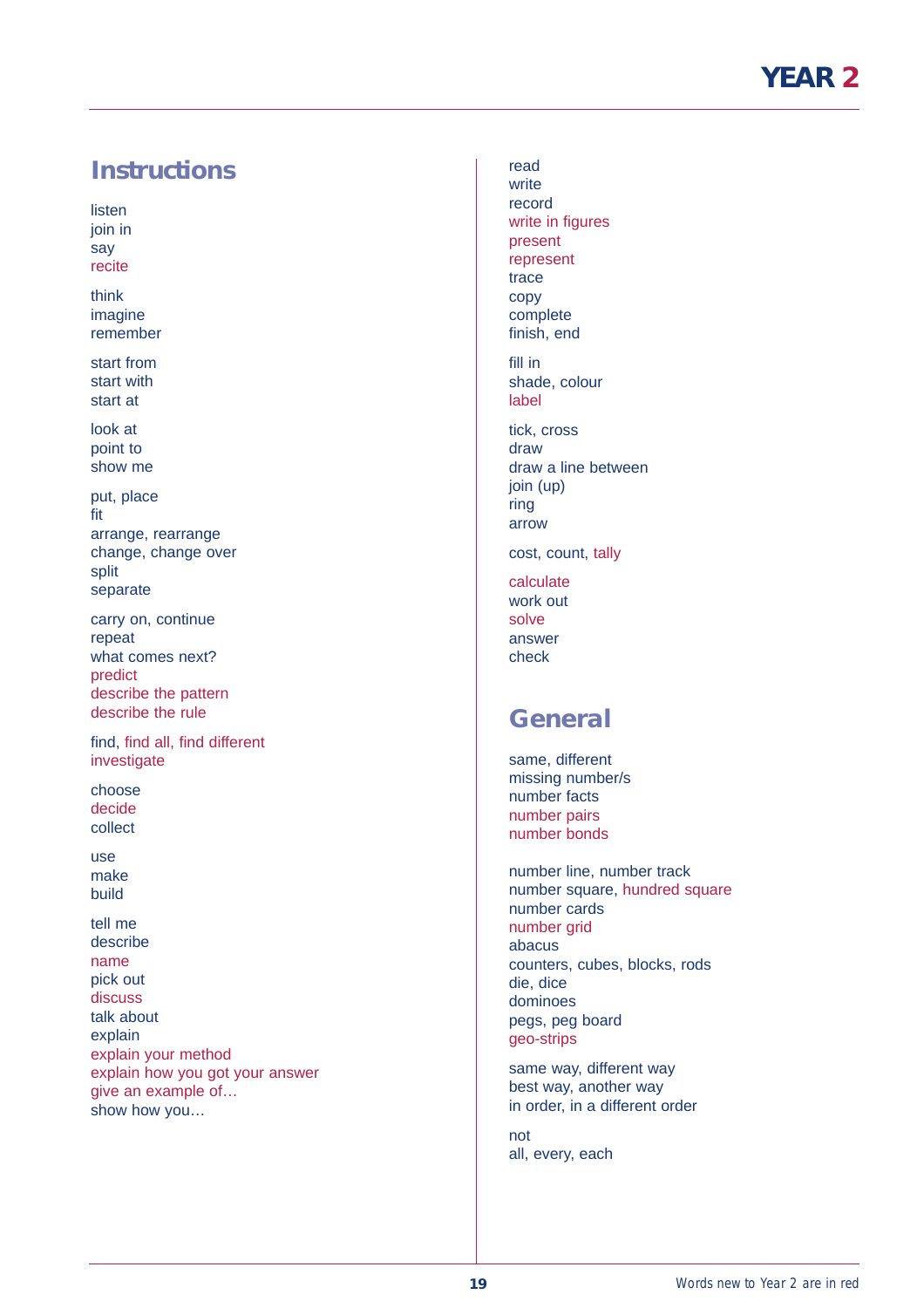### **Numbers and the number system**

#### **COUNTING, PROPERTIES OF NUMBERS AND NUMBER SEQUENCES**

#### number

zero, one, two, three… to twenty and beyond zero, ten, twenty… one hundred zero, one hundred, two hundred… one thousand none how many…? count, count (up) to count on (from, to) count back (from, to) count in ones, twos, threes, fours, fives… count in tens, hundreds more, less, many, few tally odd, even every other how many times? multiple of sequence continue predict pattern, pair, rule relationship

#### **PLACE VALUE AND ORDERING**

units, ones tens, hundreds digit one-, two- or three-digit number 'teens' number place, place value stands for, represents exchange the same number as, as many as equal to Of **two** objects/amounts: greater, more, larger, bigger less, fewer, smaller Of **three** or more objects/amounts: greatest, most, biggest, largest least, fewest, smallest one more, ten more, one hundred more one less, ten less, one hundred less compare order size first, second, third… tenth… twentieth twenty-first, twenty-second… last, last but one before, after next between, half-way between above, below

#### **ESTIMATING**

guess how many, estimate nearly, roughly, close to approximate, approximately about the same as just over, just under exact, exactly too many, too few, enough, not enough round (up or down) nearest, round to the nearest ten

#### **FRACTIONS**

part, equal parts fraction one whole one half, two halves one quarter, two… three… four quarters one third, two thirds, three thirds one tenth

### **Calculations**

#### **ADDITION AND SUBTRACTION**

+, add, addition, more, plus make, sum, total altogether score double, near double one more, two more... ten more... one hundred more how many more to make…? how many more is… than…? how much more is…? −, subtract, subtraction, take (away), minus leave, how many are left/left over? one less, two less… ten less… one hundred less how many fewer is… than…? how much less is…? difference between half, halve =, equals, sign, is the same as tens boundary, hundreds boundary

#### **MULTIPLICATION AND DIVISION**

lots of, groups of  $\times$ , times, multiply, multiplication, multiplied by multiple of, product once, twice, three times… ten times… times as (big, long, wide… and so on) repeated addition array row, column double, halve share, share equally one each, two each, three each…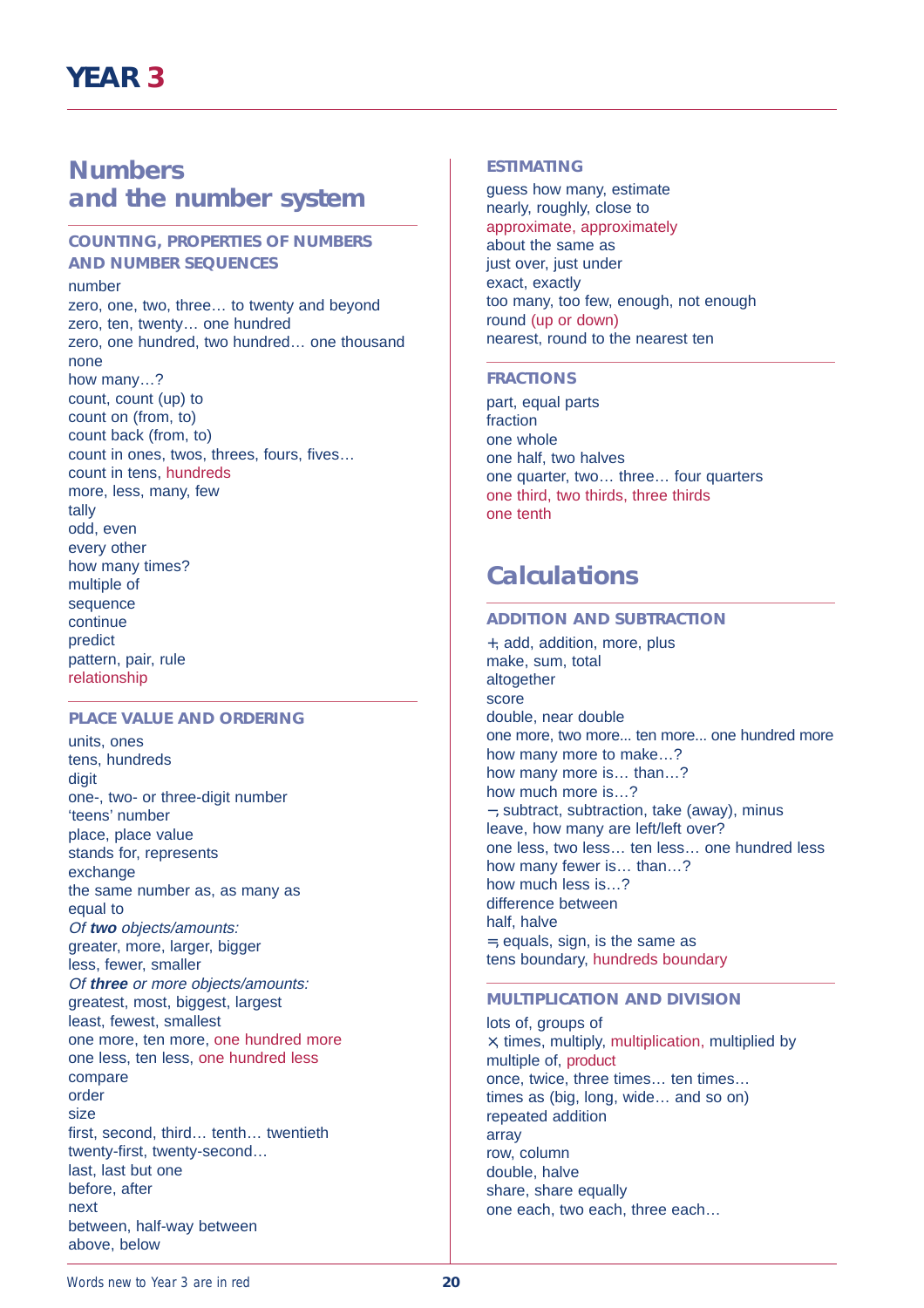group in pairs, threes… tens equal groups of ÷, divide, division, divided by, divided into left, left over, remainder

# **Solving problems**

#### **MAKING DECISIONS AND REASONING**

pattern, puzzle calculate, calculation mental calculation method jotting answer right, correct, wrong what could we try next? how did you work it out? number sentence sign, operation, symbol, equation

#### **MONEY**

money coin, note penny, pence, pound (£) price, cost buy, bought, sell, sold spend, spent pay change dear, costs more, more/most expensive cheap, costs less, cheaper, less/least expensive how much…? how many…? total, amount value, worth

# **Handling data**

count, tally, sort, vote graph, block graph, pictogram represent group, set list, chart, bar chart table, frequency table Carroll diagram, Venn diagram label, title, axis, axes diagram most popular, most common least popular, least common

### **Measures, shape and space**

#### **MEASURES (GENERAL)**

measure size compare measuring scale, division guess, estimate enough, not enough too much, too little too many, too few nearly, roughly, about, close to, about the same as, approximately just over, just under

#### **LENGTH**

length, width, height, depth long, short, tall, high, low wide, narrow, deep, shallow, thick, thin longer, shorter, taller, higher… and so on longest, shortest, tallest, highest… and so on far, further, furthest, near, close distance apart/between, distance to… from… kilometre (*km*), metre (*m*), centimetre (*cm*) mile

ruler, metre stick, tape measure

#### **MASS**

weigh, weighs, balances heavy/light, heavier/lighter, heaviest/lightest kilogram (*kg*), half-kilogram, gram (*g*) balance, scales, weight

#### **CAPACITY**

capacity full, half full empty holds, contains litre (*l*), half-litre, millilitre (*ml*) container

#### **TIME**

#### time

days of the week: Monday, Tuesday… months of the year: January, February... seasons: spring, summer, autumn, winter day, week, fortnight, month, year, century weekend, birthday, holiday calendar, date morning, afternoon, evening, night, midnight am, pm bedtime, dinnertime, playtime today, yesterday, tomorrow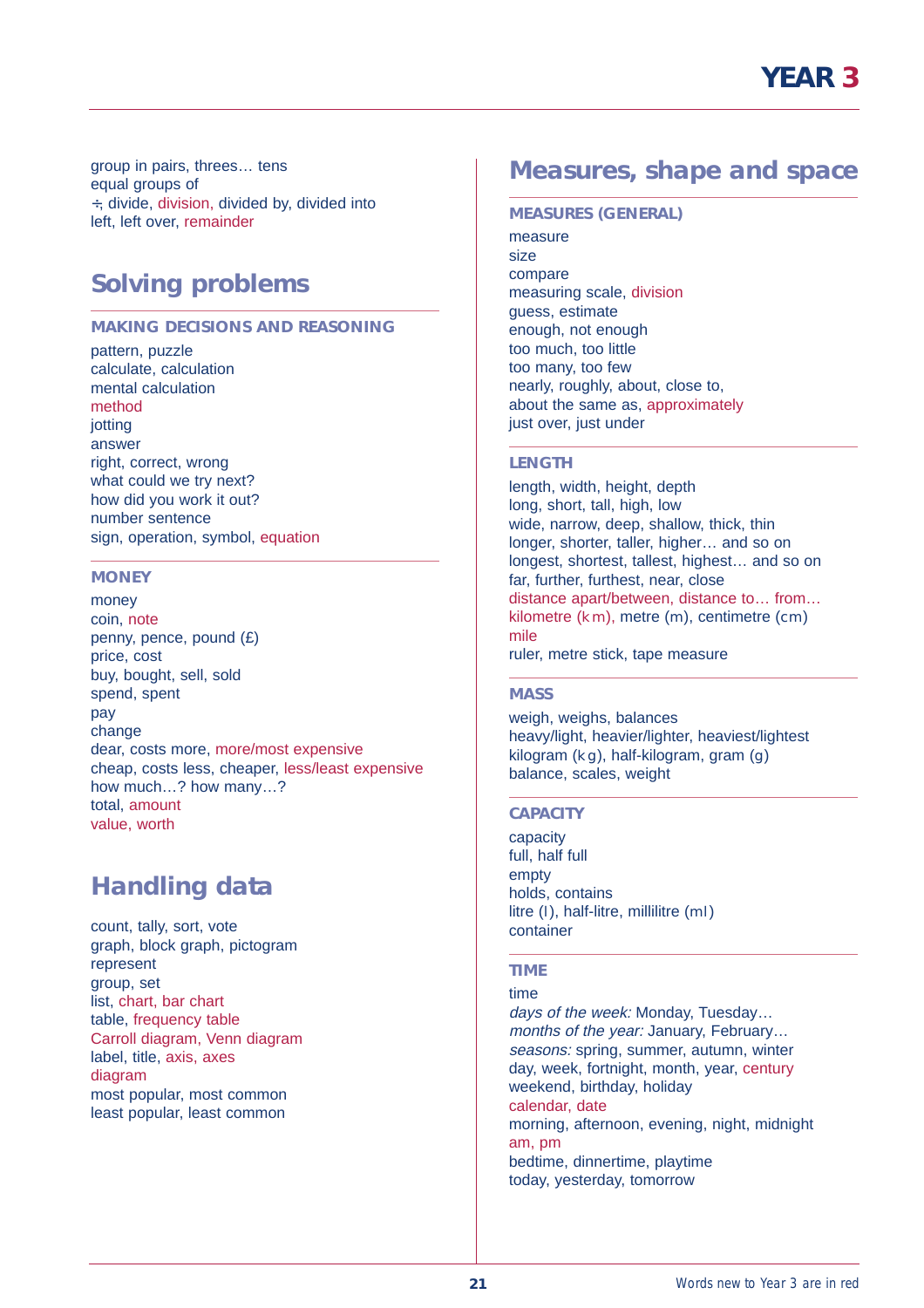before, after next, last now, soon, early, late, earliest, latest quick, quicker, quickest, quickly fast, faster, fastest slow, slower, slowest, slowly old, older, oldest new, newer, newest takes longer, takes less time how long ago? how long will it be to…? how long will it take to…? hour, minute, second o'clock, half past, quarter to, quarter past clock, watch, hands digital/analogue clock/watch, timer how often? always, never, often, sometimes, usually once, twice

#### **SHAPE AND SPACE**

shape, pattern flat, curved, straight round hollow, solid corner point, pointed face, side, edge, end sort make, build, draw surface right-angled vertex, vertices layer, diagram

#### **3D SHAPES**

cube cuboid pyramid sphere, hemi-sphere cone cylinder prism

#### **2D SHAPES**

circle, circular, semi-circle triangle, triangular square rectangle, rectangular star pentagon, pentagonal hexagon, hexagonal octagon, octagonal quadrilateral

#### **PATTERNS AND SYMMETRY**

size bigger, larger, smaller symmetrical line of symmetry fold match mirror line, reflection pattern repeating pattern

#### **POSITION, DIRECTION AND MOVEMENT**

position over, under, underneath above, below top, bottom, side on, in outside, inside around in front, behind front, back before, after beside, next to opposite apart between middle, edge centre corner direction journey, route, map, plan left, right up, down higher, lower forwards, backwards, sideways across close, far, near along through to, from, towards, away from ascend, descend grid row, column clockwise, anti-clockwise compass point north, south, east, west (N, S, E, W) horizontal, vertical diagonal movement slide roll whole turn, half turn, quarter turn angle, …is a greater/smaller angle than right angle straight line stretch, bend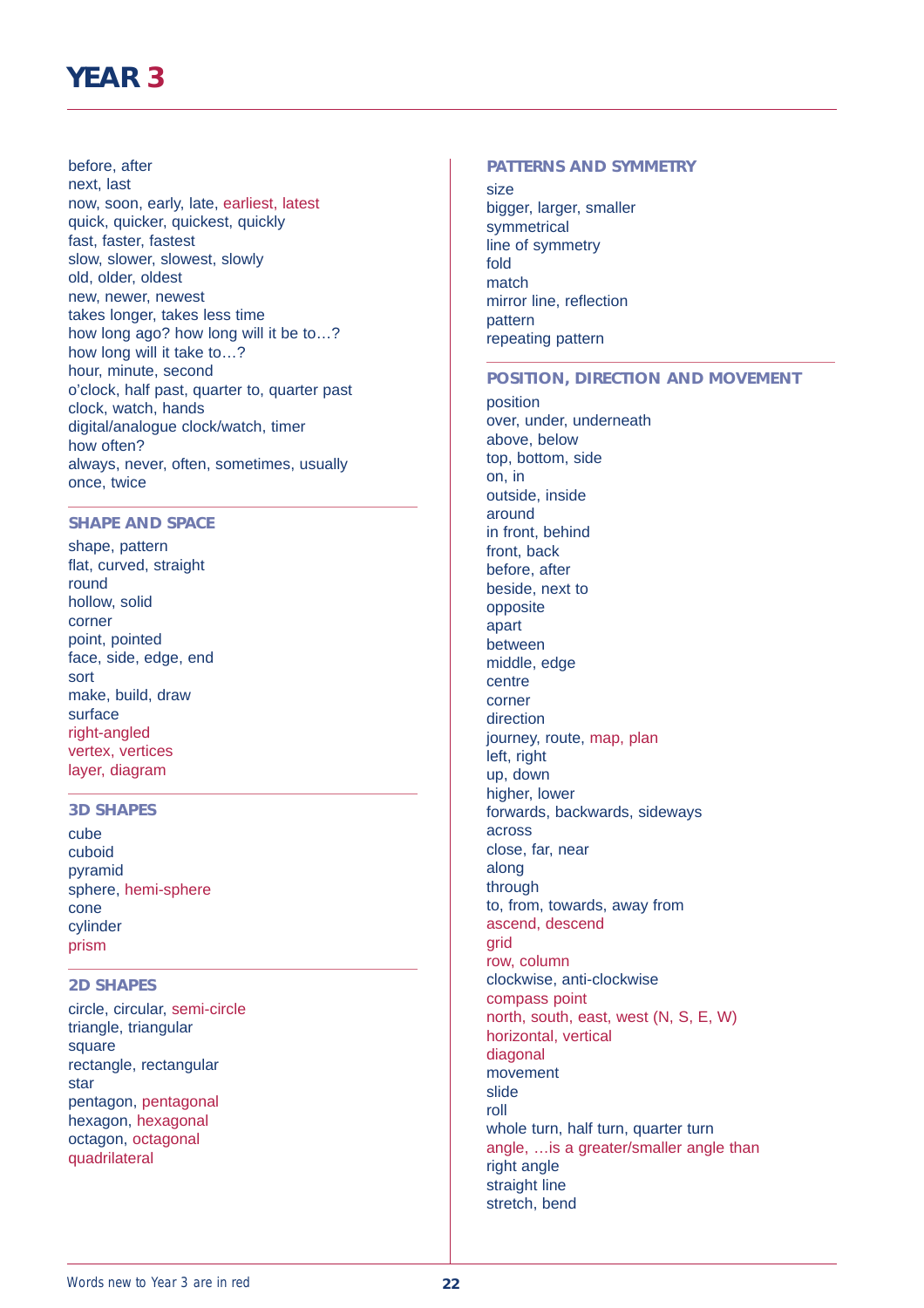# **Instructions**

listen join in say recite

think imagine remember

start from start with start at

look at point to show me

put, place fit arrange, rearrange change, change over split separate

carry on, continue repeat what comes next? predict describe the pattern describe the rule

find, find all, find different investigate

choose decide collect

use make build

tell me describe name pick out discuss talk about explain explain your method explain how you got your answer give an example of… show how you… show your working

read write record write in figures present represent interpret trace copy complete finish, end

fill in shade, colour label

tick, cross draw, sketch draw a line between join (up) ring arrow

cost, count, tally

calculate work out solve investigate question answer check

# **General**

same, different missing number/s number facts, number pairs, number bonds greatest value, least value

number line, number track number square, hundred square number cards number grid abacus counters, cubes, blocks, rods die, dice dominoes pegs, peg board geo-strips

same way, different way best way, another way in order, in a different order

not all, every, each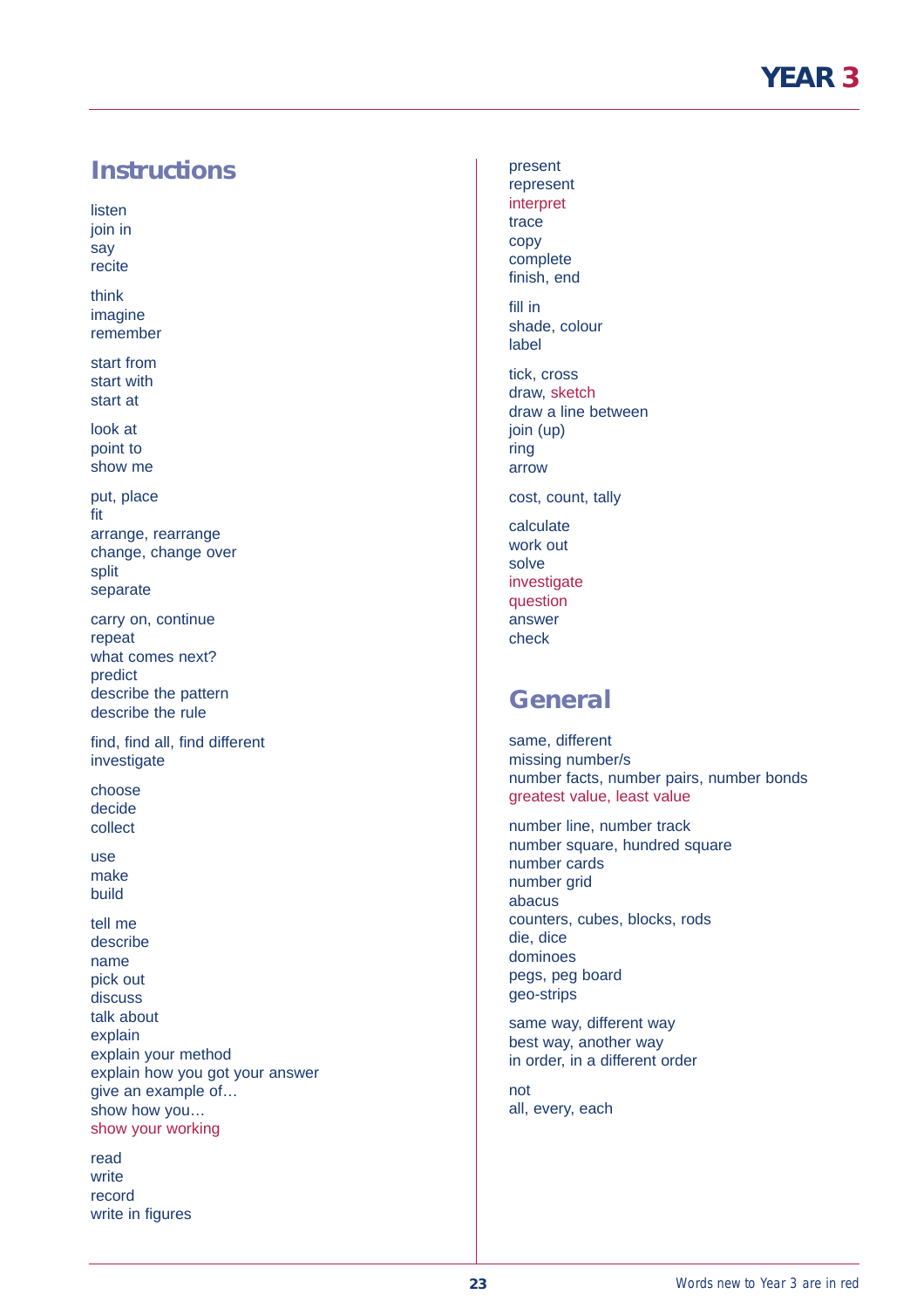### **Numbers and the number system**

#### **PLACE VALUE, ORDERING AND ROUNDING**

units, ones tens, hundreds, thousands ten thousand, hundred thousand, million digit, one-, two-, three- or four-digit number numeral 'teens' number place, place value stands for, represents exchange the same number as, as many as equal to Of **two** objects/amounts: >, greater than, more than, larger than, bigger than <, less than, fewer than, smaller than Of **three** or more objects/amounts: greatest, most, largest, biggest least, fewest, smallest one… ten… one hundred… one thousand more/less compare, order, size first… tenth… twentieth last, last but one before, after next between, half-way between guess how many, estimate nearly, roughly, close to, about the same as approximate, approximately just over, just under exact, exactly too many, too few, enough, not enough round (up or down), nearest round to the nearest ten round to the nearest hundred integer, positive, negative above/below zero, minus

#### **PROPERTIES OF NUMBERS AND NUMBER SEQUENCES**

number, count, how many…? odd, even every other how many times? multiple of digit next, consecutive sequence continue predict pattern, pair, rule relationship sort, classify, property

#### **FRACTIONS AND DECIMALS**

part, equal parts fraction one whole half, quarter, eighth third, sixth fifth, tenth, twentieth proportion, in every, for every decimal, decimal fraction decimal point, decimal place

# **Calculations**

#### **ADDITION AND SUBTRACTION**

add, addition, more, plus, increase sum, total, altogether score double, near double how many more to make…? subtract, subtraction, take (away), minus, decrease leave, how many are left/left over? difference between half, halve how many more/fewer is… than…? how much more/less is…? equals, sign, is the same as tens boundary, hundreds boundary inverse

#### **MULTIPLICATION AND DIVISION**

lots of, groups of times, multiply, multiplication, multiplied by multiple of, product once, twice, three times… ten times… times as (big, long, wide… and so on) repeated addition array row, column double, halve share, share equally one each, two each, three each… group in pairs, threes… tens equal groups of divide, division, divided by, divided into remainder factor, quotient, divisible by inverse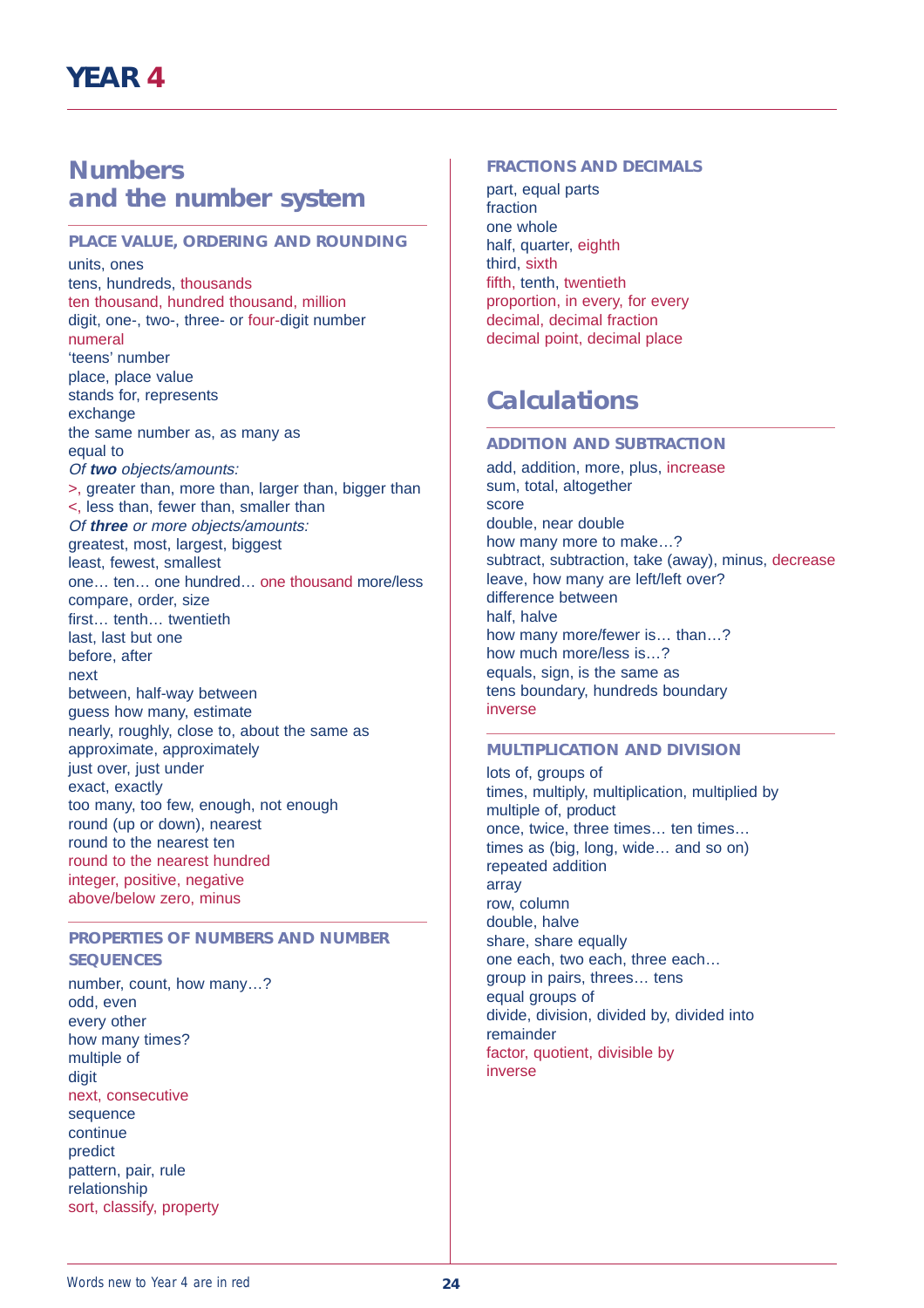# **Solving problems**

#### **MAKING DECISIONS AND REASONING**

pattern, puzzle calculate, calculation mental calculation method iotting answer right, correct, wrong what could we try next? how did you work it out? number sentence sign, operation, symbol, equation

#### **MONEY**

money coin, note penny, pence, pound (£) price, cost buy, bought, sell, sold spend, spent pay change dear, costs more, more/most expensive cheap, costs less, cheaper, less/least expensive how much…? how many…? total, amount value, worth

# **Handling data**

count, tally, sort, vote survey, questionnaire, data graph, block graph, pictogram represent group, set list, chart, bar chart, tally chart table, frequency table Carroll diagram, Venn diagram label, title, axis, axes diagram most popular, most common least popular, least common

# **Measures, shape and space**

#### **MEASURES (GENERAL)**

measure, measurement size compare unit, standard unit metric unit, imperial unit

measuring scale, division guess, estimate enough, not enough too much, too little too many, too few nearly, roughly, about, close to about the same as, approximately just over, just under

#### **LENGTH**

length, width, height, depth, breadth long, short, tall, high, low wide, narrow, deep, shallow, thick, thin longer, shorter, taller, higher… and so on longest, shortest, tallest, highest… and so on far, further, furthest, near, close distance apart/between, distance to… from… edge, perimeter kilometre (*km*), metre (*m*) centimetre (*cm*), millimetre (*mm*) mile ruler, metre stick, tape measure

#### **MASS**

mass: big, bigger, small, smaller, balances weight: heavy/light, heavier/lighter, heaviest/lightest weigh, weighs kilogram (*kg*), half-kilogram, gram (*g*) balance, scales

#### **CAPACITY**

capacity full, half full empty holds, contains litre (*l*), half-litre, millilitre (*ml*) pint container, measuring cylinder

#### **AREA**

area, covers, surface square centimetre (*cm2*)

#### **TIME**

#### time

days of the week: Monday, Tuesday... months of the year: January, February... seasons: spring, summer, autumn, winter day, week, fortnight, month year, leap year, century, millennium weekend, birthday, holiday calendar, date, date of birth morning, afternoon, evening, night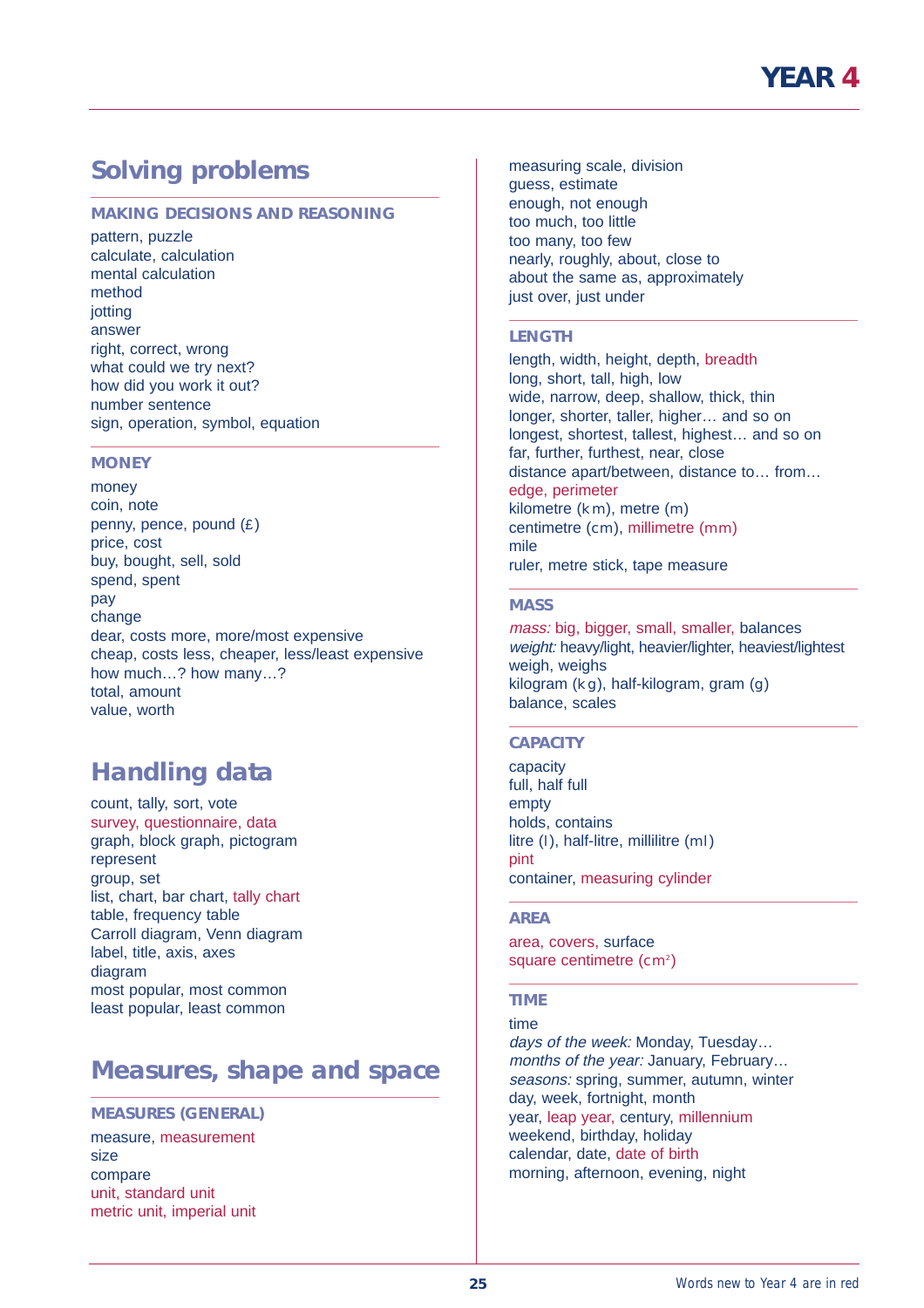am, pm, noon, midnight today, yesterday, tomorrow before, after, next, last now, soon, early, late, earliest, latest quick, quicker, quickest, quickly fast, faster, fastest, slow, slower, slowest, slowly old, older, oldest, new, newer, newest takes longer, takes less time how long ago? how long will it be to…? how long will it take to…? timetable, arrive, depart hour, minute, second o'clock, half past, quarter to, quarter past clock, watch, hands digital/analogue clock/watch, timer how often? always, never, often, sometimes, usually

#### **SHAPE AND SPACE**

shape, pattern flat, line curved, straight round hollow, solid corner point, pointed face, side, edge, end sort make, build, construct, draw, sketch centre, radius, diameter net surface angle, right-angled base, square-based vertex, vertices layer, diagram regular, irregular concave, convex open, closed

#### **3D SHAPES**

3D, three-dimensional cube cuboid pyramid sphere, hemi-sphere, spherical cone cylinder, cylindrical prism tetrahedron, polyhedron

#### **2D SHAPES**

2D, two-dimensional circle, circular, semi-circle triangle, triangular equilateral triangle, isosceles triangle

square rectangle, rectangular, oblong pentagon, pentagonal hexagon, hexagonal heptagon octagon, octagonal polygon quadrilateral

#### **PATTERNS AND SYMMETRY**

size bigger, larger, smaller symmetrical line of symmetry, line symmetry fold match mirror line, reflection, reflect pattern, repeating pattern, translation

#### **POSITION, DIRECTION AND MOVEMENT**

position over, under, underneath above, below, top, bottom, side on, in, outside, inside, around in front, behind, front, back before, after, beside, next to opposite, apart between, middle, edge, centre corner direction journey, route, map, plan left, right up, down, higher, lower forwards, backwards, sideways, across close, far, near along, through, to, from, towards, away from ascend, descend grid row, column origin, coordinates clockwise, anti-clockwise compass point, north, south, east, west (N, S, E, W) north-east, north-west, south-east, south-west (NE, NW, SE, SW) horizontal, vertical, diagonal movement slide, roll whole turn, half turn, quarter turn, rotate angle, …is a greater/smaller angle than right angle degree straight line stretch, bend ruler, set square angle measurer, compasses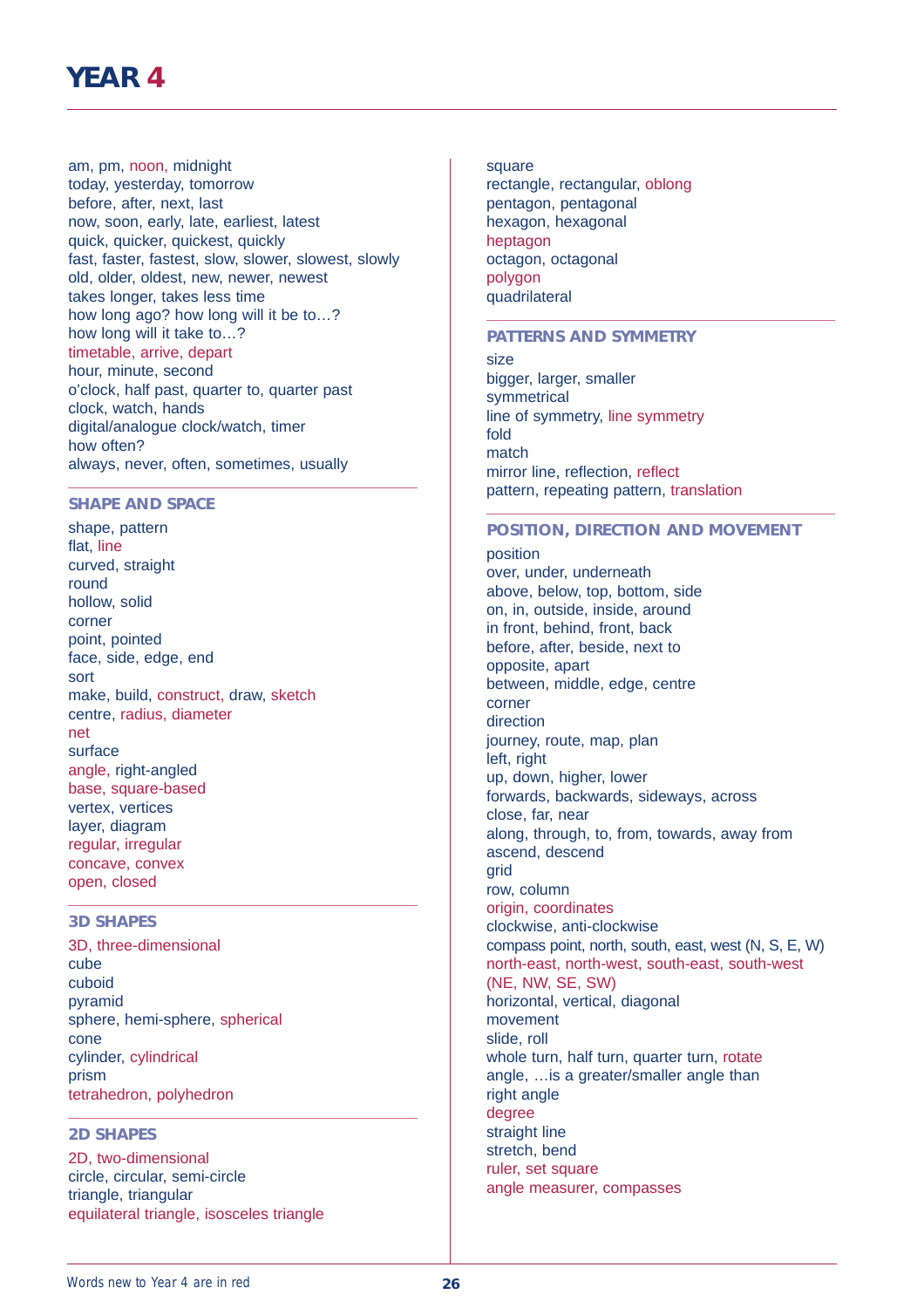# **Instructions**

listen, join in, say, recite think, imagine, remember start from, start with, start at look at, point to, show me

put, place arrange, rearrange change, change over split, separate

carry on, continue, repeat what comes next? predict describe the pattern, describe the rule

find, find all, find different investigate

choose, decide collect

use, make, build, construct

tell me, describe, name, pick out discuss, talk about explain explain your method explain how you got your answer give an example of… show how you… show your working justify make a statement

read, write, record write in figures present, represent interpret trace, copy complete, finish, end

fill in, shade, colour label, plot

tick, cross draw, sketch draw a line between, join (up), ring, arrow

cost, count, tally

calculate, work out, solve investigate, question answer check

# **General**

same, different missing number/s number facts, number pairs, number bonds greatest value, least value

number line, number track number square, hundred square number cards, number grid abacus counters, cubes, blocks, rods die, dice dominoes pegs, peg board, pin board geo-strips

same way, different way best way, another way in order, in a different order

not all, every, each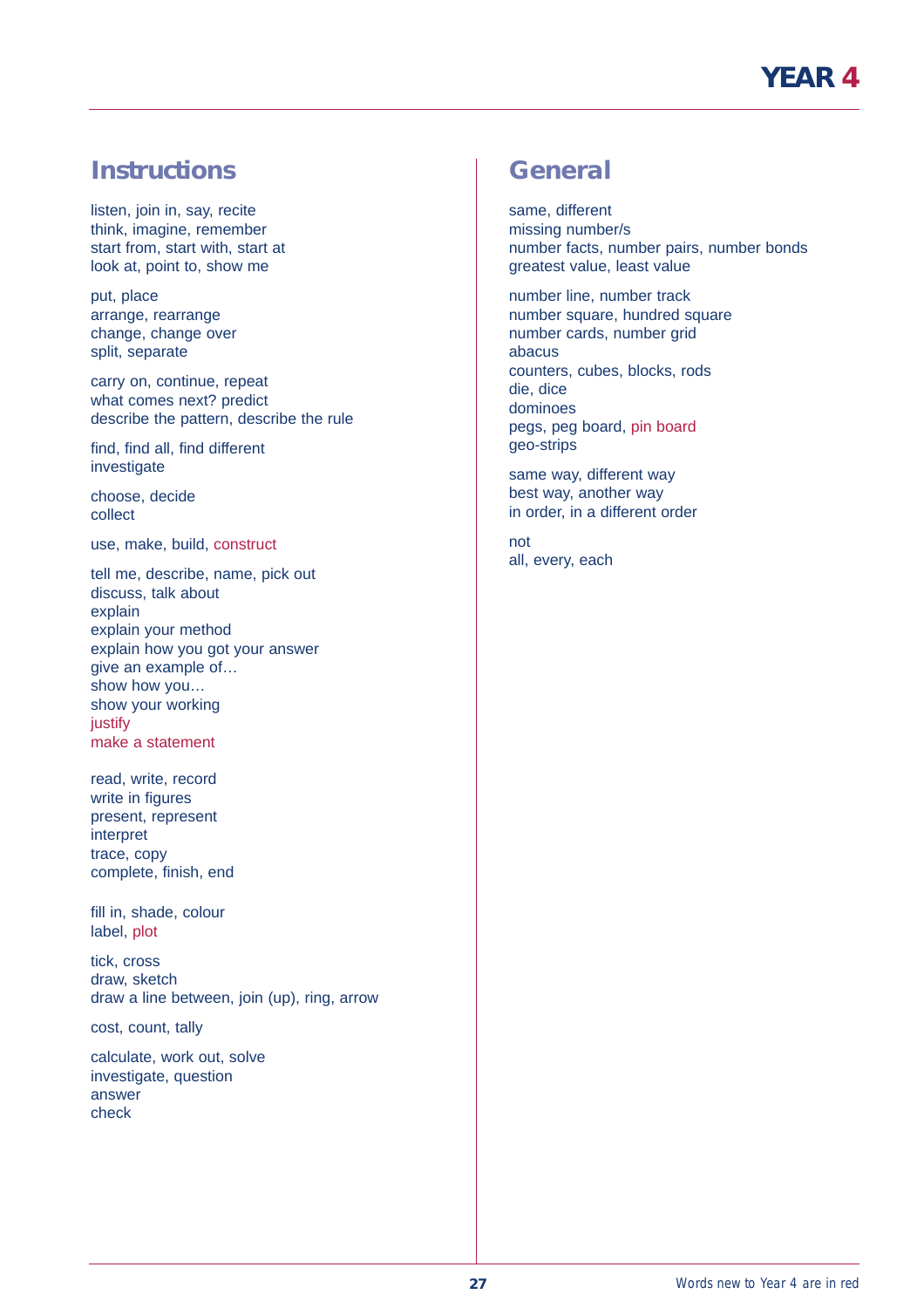### **Numbers and the number system**

#### **PLACE VALUE, ORDERING AND ROUNDING**

units, ones tens, hundreds, thousands ten thousand, hundred thousand, million digit, one-, two-, three- or four-digit number numeral 'teens' number place, place value stands for, represents exchange the same number as, as many as equal to Of **two** objects/amounts: >, greater than, more than, larger than, bigger than <, less than, fewer than, smaller than ≥, greater than or equal to ≤, less than or equal to Of **three** or more objects/amounts: greatest, most, largest, biggest least, fewest, smallest one… ten… one hundred… one thousand more/less compare, order, size ascending/descending order first… tenth… twentieth last, last but one before, after, next between, half-way between guess how many, estimate nearly, roughly, close to, about the same as approximate, approximately ≈, is approximately equal to just over, just under exact, exactly too many, too few, enough, not enough round (up or down), nearest round to the nearest ten/hundred round to the nearest thousand integer positive, negative above/below zero, minus

#### **PROPERTIES OF NUMBERS AND NUMBER SEQUENCES**

number, count, how many…? odd, even every other how many times? multiple of digit next, consecutive sequence continue predict

pattern, pair, rule relationship sort, classify, property formula divisible (by), divisibility, factor square number one squared, two squared...  $(1^2, 2^2...)$ 

#### **FRACTIONS, DECIMALS, PERCENTAGES, RATIO AND PROPORTION**

part, equal parts fraction, proper/improper fraction mixed number numerator, denominator equivalent, reduced to, cancel one whole half, quarter, eighth third, sixth, ninth, twelfth fifth, tenth, twentieth, hundredth proportion, ratio in every, for every to every, as many as decimal, decimal fraction decimal point, decimal place percentage, per cent, %

# **Calculations**

#### **ADDITION AND SUBTRACTION**

add, addition, more, plus, increase sum, total, altogether score double, near double how many more to make…? subtract, subtraction, take (away), minus, decrease leave, how many are left/left over? difference between half, halve how many more/fewer is… than…? how much more/less is…? equals, sign, is the same as tens boundary, hundreds boundary units boundary, tenths boundary inverse

#### **MULTIPLICATION AND DIVISION**

lots of, groups of times, multiply, multiplication, multiplied by multiple of, product once, twice, three times… ten times… times as (big, long, wide… and so on) repeated addition array row, column double, halve share, share equally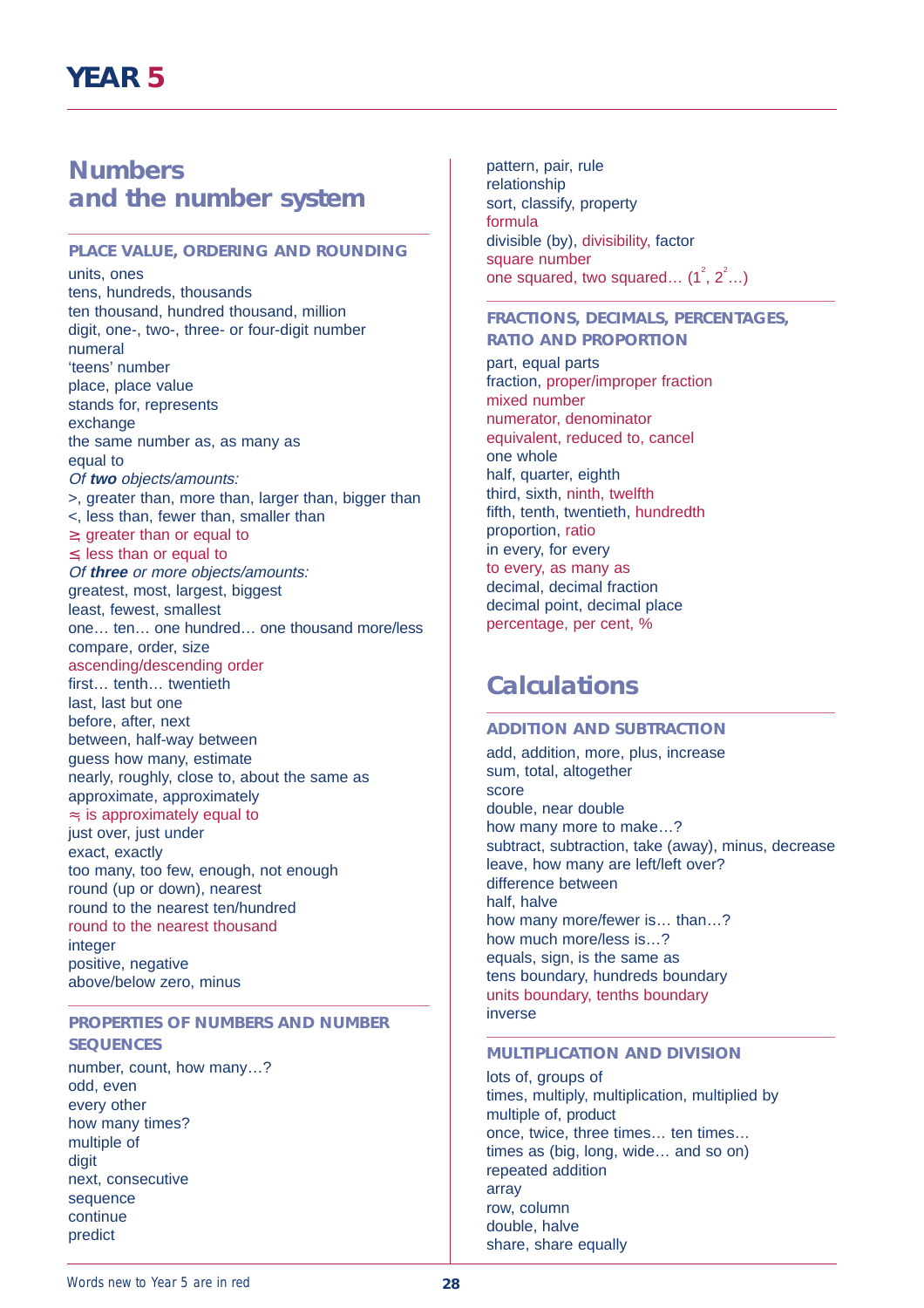one each, two each, three each… group in pairs, threes… tens equal groups of divide, division, divided by, divided into remainder factor, quotient, divisible by inverse

#### **USING A CALCULATOR**

calculator display, key, enter, clear constant

# **Solving problems**

#### **MAKING DECISIONS AND REASONING**

pattern, puzzle calculate, calculation mental calculation method, strategy jotting answer right, correct, wrong what could we try next? how did you work it out? number sentence sign, operation, symbol, equation

#### **MONEY**

money coin, note penny, pence, pound (£) price, cost buy, bought, sell, sold spend, spent pay change dear, costs more, more/most expensive cheap, costs less, cheaper, less/least expensive how much…? how many…? total, amount, value, worth discount currency

# **Handling data**

count, tally, sort, vote survey, questionnaire data, database graph, block graph, line graph pictogram, represent group, set list, chart, bar chart, bar line chart tally chart

table, frequency table Carroll diagram, Venn diagram label, title, axis, axes diagram most popular, most common least popular, least common mode, range maximum/minimum value classify, outcome

#### **PROBABILITY**

fair, unfair likely, unlikely, likelihood certain, uncertain probable, possible, impossible chance, good chance poor chance, no chance risk, doubt

### **Measures, shape and space**

#### **MEASURES (GENERAL)**

measure, measurement size compare unit, standard unit metric unit, imperial unit measuring scale, division guess, estimate enough, not enough too much, too little too many, too few nearly, roughly, about, close to about the same as, approximately just over, just under

#### **LENGTH**

length, width, height, depth, breadth long, short, tall, high, low wide, narrow, deep, shallow, thick, thin longer, shorter, taller, higher… and so on longest, shortest, tallest, highest… and so on far, further, furthest, near, close distance apart/between, distance to… from… edge, perimeter kilometre (*km*), metre (*m*) centimetre (*cm*), millimetre (*mm*) mile ruler, metre stick, tape measure

#### **MASS**

mass: big, bigger, small, smaller, balances weight: heavy/light, heavier/lighter, heaviest/lightest weigh, weighs kilogram (*kg*), half-kilogram, gram (*g*) balance, scales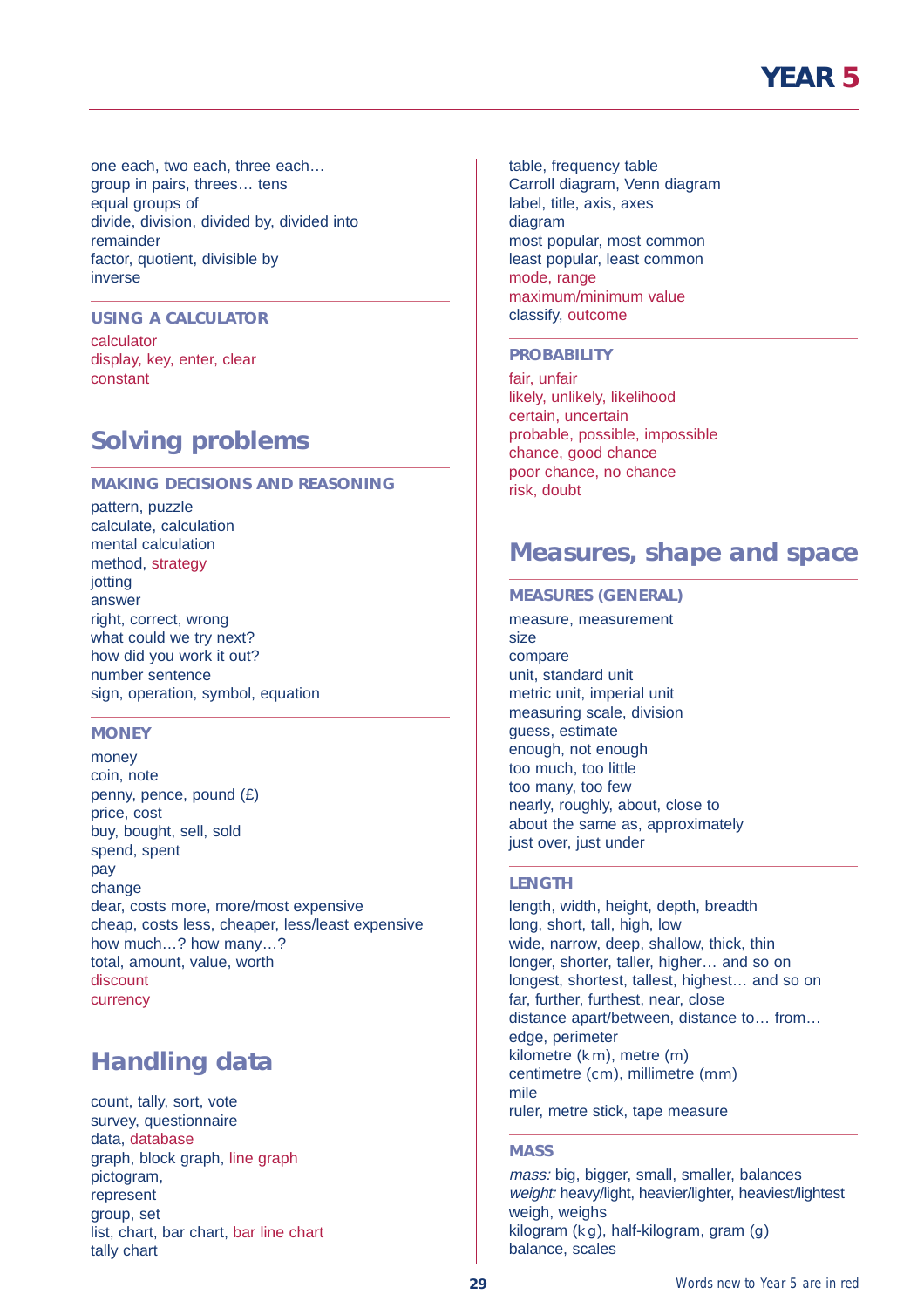#### **CAPACITY**

capacity full, half full empty holds, contains litre (*l*), half-litre, millilitre (*ml*) pint, gallon container, measuring cylinder

#### **AREA**

area, covers, surface square centimetre (*cm2*), square metre (*m2*) square millimetre (*mm2*)

#### **TIME**

#### time

days of the week: Monday, Tuesday... months of the year: January, February... seasons: spring, summer, autumn, winter day, week, fortnight, month year, leap year, century, millennium weekend, birthday, holiday calendar, date, date of birth morning, afternoon, evening, night am, pm, noon, midnight today, yesterday, tomorrow before, after, next, last now, soon, early, late, earliest, latest quick, quicker, quickest, quickly fast, faster, fastest, slow, slower, slowest, slowly old, older, oldest, new, newer, newest takes longer, takes less time how long ago? how long will it be to…? how long will it take to…? timetable, arrive, depart hour, minute, second o'clock, half past, quarter to, quarter past clock, watch, hands digital/analogue clock/watch, timer 24-hour clock, 12-hour clock how often? always, never, often, sometimes, usually

#### **SHAPE AND SPACE**

shape, pattern flat, line curved, straight round hollow, solid corner point, pointed face, side, edge, end sort make, build, construct, draw, sketch centre, radius, diameter net surface angle, right-angled congruent base, square-based vertex, vertices layer, diagram regular, irregular concave, convex open, closed

#### **3D SHAPES**

3D, three-dimensional cube, cuboid pyramid sphere, hemi-sphere, spherical cone cylinder, cylindrical prism tetrahedron, polyhedron, octahedron

#### **2D SHAPES**

2D, two-dimensional circle, circular, semi-circle triangle, triangular equilateral triangle, isosceles triangle, scalene triangle square rectangle, rectangular, oblong pentagon, pentagonal hexagon, hexagonal heptagon octagon, octagonal polygon quadrilateral

#### **PATTERNS AND SYMMETRY**

size bigger, larger, smaller symmetrical line of symmetry, axis of symmetry line symmetry, reflective symmetry fold match mirror line, reflection, reflect pattern, repeating pattern, translation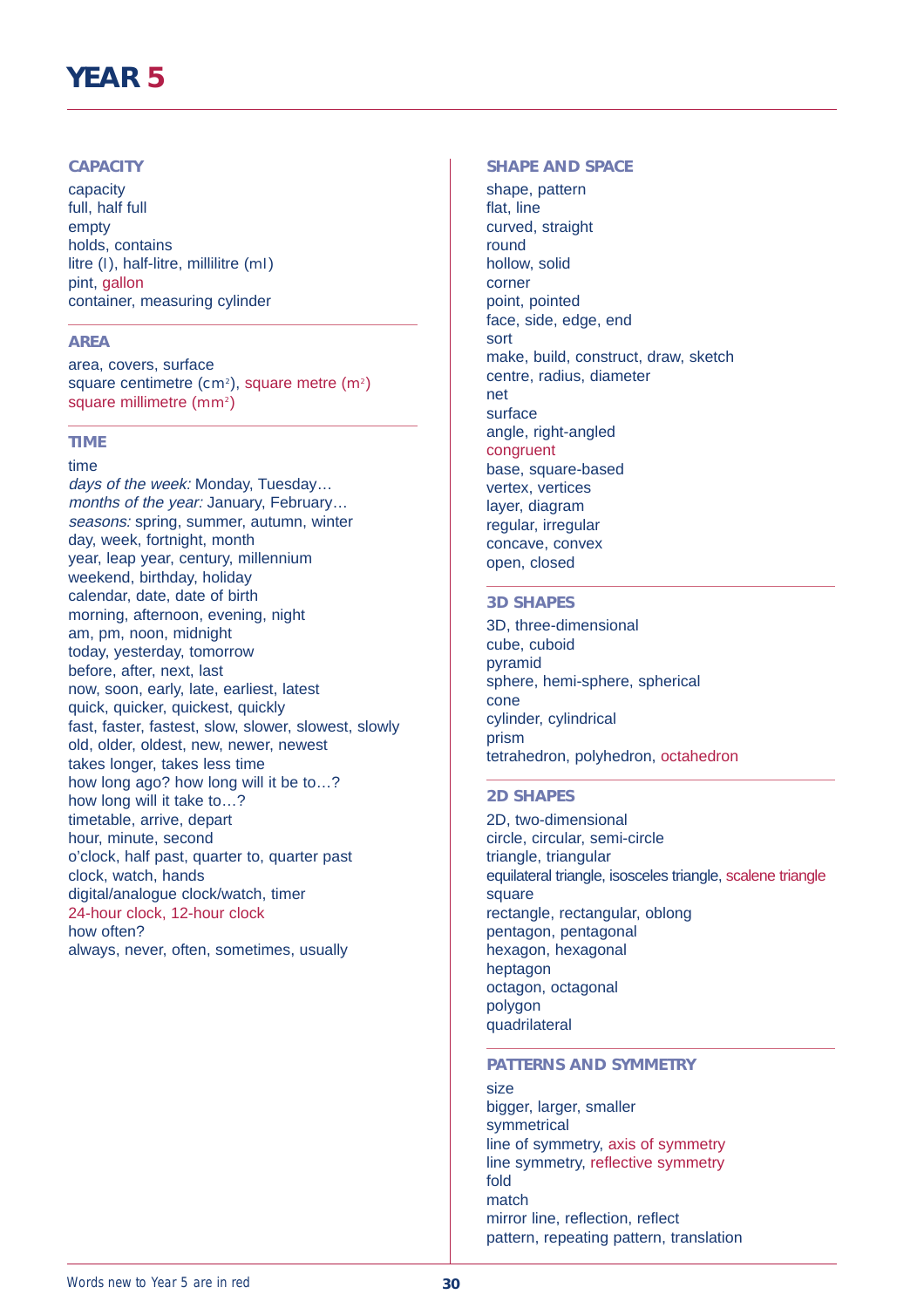#### **POSITION, DIRECTION AND MOVEMENT**

position over, under, underneath above, below, top, bottom, side on, in, outside, inside, around in front, behind, front, back before, after, beside, next to opposite, apart between, middle, edge, centre corner direction journey, route, map, plan left, right up, down, higher, lower forwards, backwards, sideways, across close, far, near along, through, to, from, towards, away from ascend, descend grid, row, column origin, coordinates clockwise, anti-clockwise compass point, north, south, east, west (N, S, E, W) north-east, north-west, south-east, south-west (NE, NW, SE, SW) horizontal, vertical, diagonal parallel, perpendicular x-axis, y-axis quadrant movement slide, roll whole turn, half turn, quarter turn rotate, rotation angle, …is a greater/smaller angle than right angle, acute, obtuse degree straight line stretch, bend ruler, set square angle measurer, compasses, protractor

### **Instructions**

listen, join in, say, recite think, imagine, remember start from, start with, start at look at, point to, show me

put, place arrange, rearrange change, change over split, separate

carry on, continue, repeat what comes next? predict describe the pattern, describe the rule

find, find all, find different investigate

choose, decide collect

use, make, build, construct, bisect

tell me, describe, name, pick out, identify discuss, talk about explain explain your method/answer/reasoning give an example of… show how you… show your working justify make a statement

read, write, record write in figures present, represent interpret trace, copy complete, finish, end

fill in, shade, colour label, plot

tick, cross draw, sketch draw a line between, join (up), ring, arrow

cost, count, tally

calculate, work out, solve, convert investigate, question answer check

### **General**

same, different missing number/s number facts, number pairs, number bonds greatest value, least value

number line, number track number square, hundred square number cards, number grid abacus counters, cubes, blocks, rods die, dice, spinner dominoes pegs, peg board, pin board geo-strips

same way, different way best way, another way in order, in a different order

not all, every, each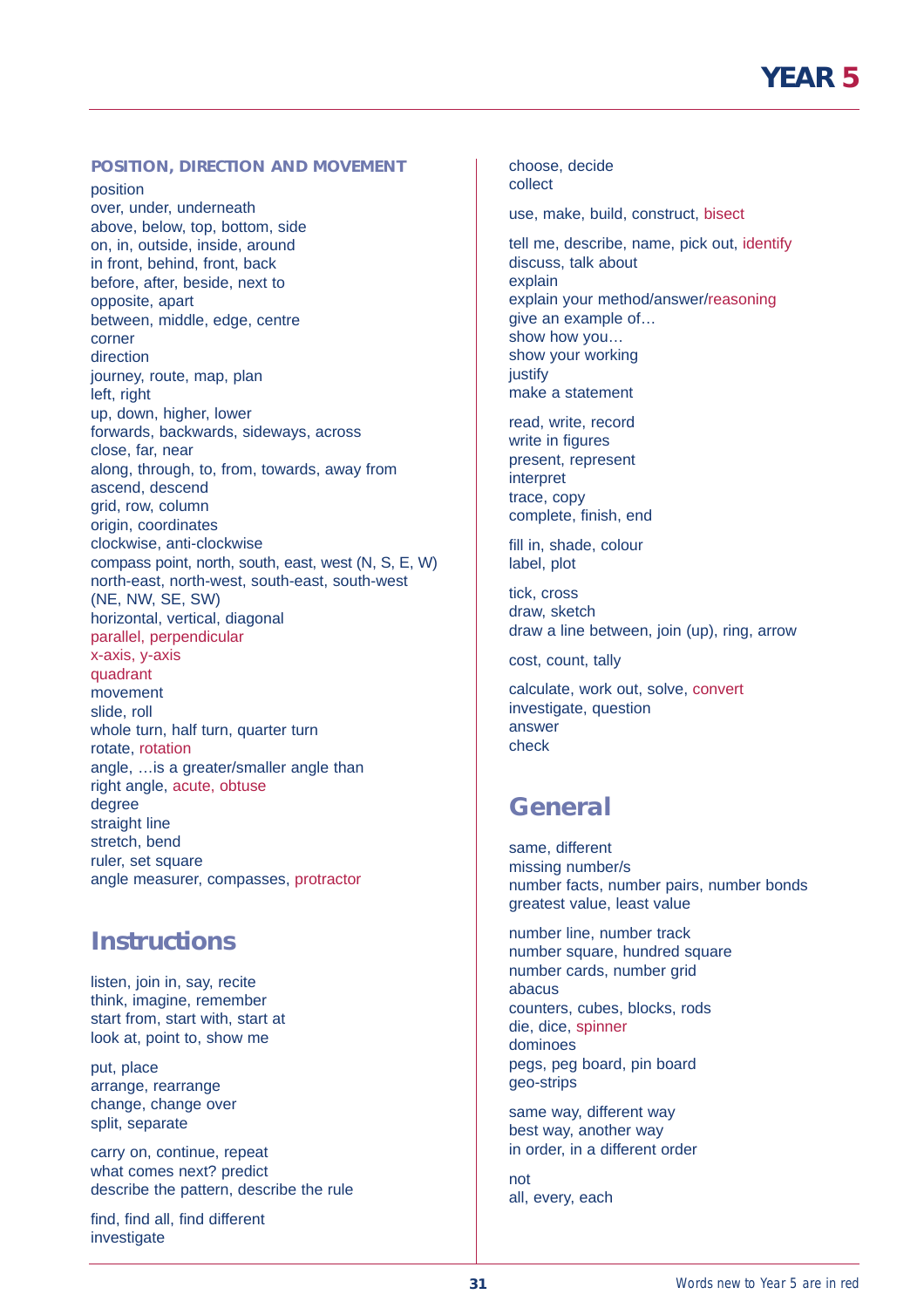### **Numbers and the number system**

#### **PLACE VALUE, ORDERING AND ROUNDING**

units, ones tens, hundreds, thousands ten thousand, hundred thousand, million digit, one-, two-, three- or four-digit number numeral 'teens' number place, place value stands for, represents exchange the same number as, as many as equal to Of **two** objects/amounts: >, greater than, more than, larger than, bigger than <, less than, fewer than, smaller than ≥, greater than or equal to ≤, less than or equal to Of **three** or more objects/amounts: greatest, most, largest, biggest least, fewest, smallest one… ten… one hundred… one thousand more/less compare, order, size ascending/descending order first… tenth… twentieth last, last but one before, after next between, half-way between guess how many, estimate nearly, roughly, close to, about the same as approximate, approximately ≈, is approximately equal to just over, just under exact, exactly too many, too few, enough, not enough round (up or down), nearest round to the nearest ten/hundred/thousand integer, positive, negative above/below zero, minus

#### **PROPERTIES OF NUMBERS AND NUMBER SEQUENCES**

number, count, how many…? odd, even every other how many times? multiple of digit next, consecutive sequence continue predict pattern, pair, rule

relationship sort, classify, property formula divisible (by), divisibility, factor, factorise square number one squared, two squared...  $(1^2, 2^2...)$ prime, prime factor

#### **FRACTIONS, DECIMALS, PERCENTAGES, RATIO AND PROPORTION**

part, equal parts fraction, proper/improper fraction mixed number numerator, denominator equivalent, reduced to, cancel one whole half, quarter, eighth third, sixth, ninth, twelfth fifth, tenth, twentieth hundredth, thousandth proportion, ratio in every, for every to every, as many as decimal, decimal fraction decimal point, decimal place percentage, per cent, %

# **Calculations**

#### **ADDITION AND SUBTRACTION**

add, addition, more, plus, increase sum, total, altogether score double, near double how many more to make…? subtract, subtraction, take (away), minus, decrease leave, how many are left/left over? difference between half, halve how many more/fewer is… than…? how much more/less is…? equals, sign, is the same as tens boundary, hundreds boundary units boundary, tenths boundary inverse

#### **MULTIPLICATION AND DIVISION**

lots of, groups of times, multiply, multiplication, multiplied by multiple of, product once, twice, three times… ten times… times as (big, long, wide… and so on) repeated addition array, row, column double, halve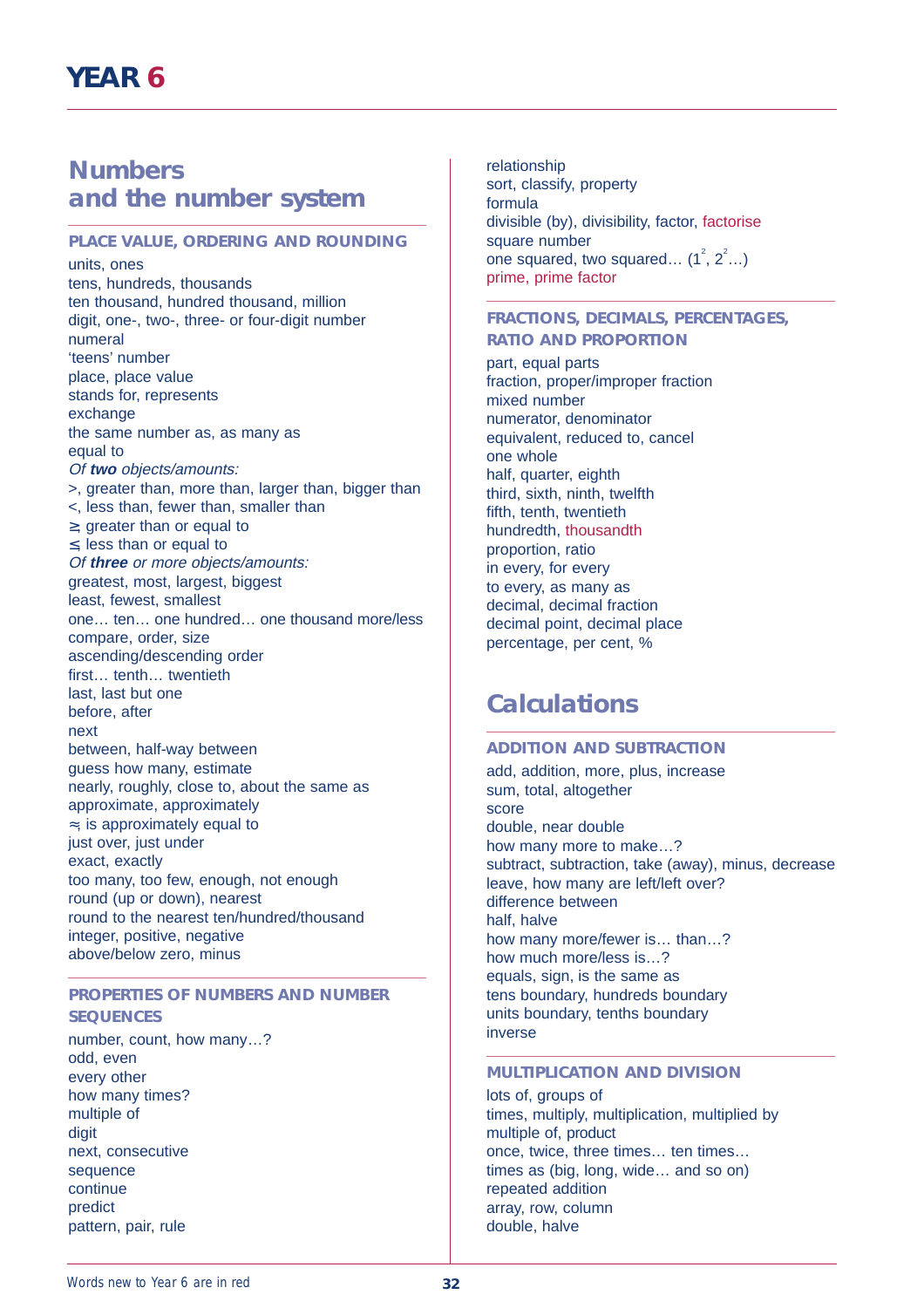share, share equally one each, two each, three each… group in pairs, threes… tens equal groups of divide, division, divided by, divided into remainder factor, quotient, divisible by inverse

#### **USING A CALCULATOR**

calculator, display, key enter, clear, sign change constant, recurring, memory, operation key

# **Solving problems**

#### **MAKING DECISIONS AND REASONING**

pattern, puzzle calculate, calculation mental calculation method, strategy jotting answer right, correct, wrong what could we try next? how did you work it out? number sentence sign, operation, symbol, equation

#### **MONEY**

money coin, note penny, pence, pound (£) price, cost buy, bought, sell, sold spend, spent pay change dear, costs more, more/most expensive cheap, costs less, cheaper, less/least expensive how much…? how many…? total, amount, value, worth discount, profit, loss currency

# **Handling data**

count, tally, sort, vote survey, questionnaire data, database graph, block graph, line graph pictogram, represent group, set

list, chart, bar chart, bar line chart tally chart table, frequency table Carroll diagram, Venn diagram label, title, axis, axes diagram most popular, most common least popular, least common mode, range, mean, average, median statistics, distribution maximum/minimum value classify, outcome

#### **PROBABILITY**

fair, unfair likely, unlikely, likelihood, equally likely certain, uncertain probable, possible, impossible chance, good chance, poor chance, no chance equal chance, even chance, fifty-fifty chance risk, doubt biased, random

### **Measures, shape and space**

#### **MEASURES (GENERAL)**

measure, measurement size compare unit, standard unit metric unit, imperial unit measuring scale, division guess, estimate enough, not enough too much, too little too many, too few nearly, roughly, about, close to about the same as, approximately just over, just under

#### **LENGTH**

length, width, height, depth, breadth long, short, tall, high, low wide, narrow, deep, shallow, thick, thin longer, shorter, taller, higher… and so on longest, shortest, tallest, highest… and so on far, further, furthest, near, close distance apart/between, distance to… from… edge, perimeter, circumference kilometre (*km*), metre (*m*) centimetre (*cm*), millimetre (*mm*) mile, yard, feet, foot, inches, inch ruler, metre stick, tape measure, compasses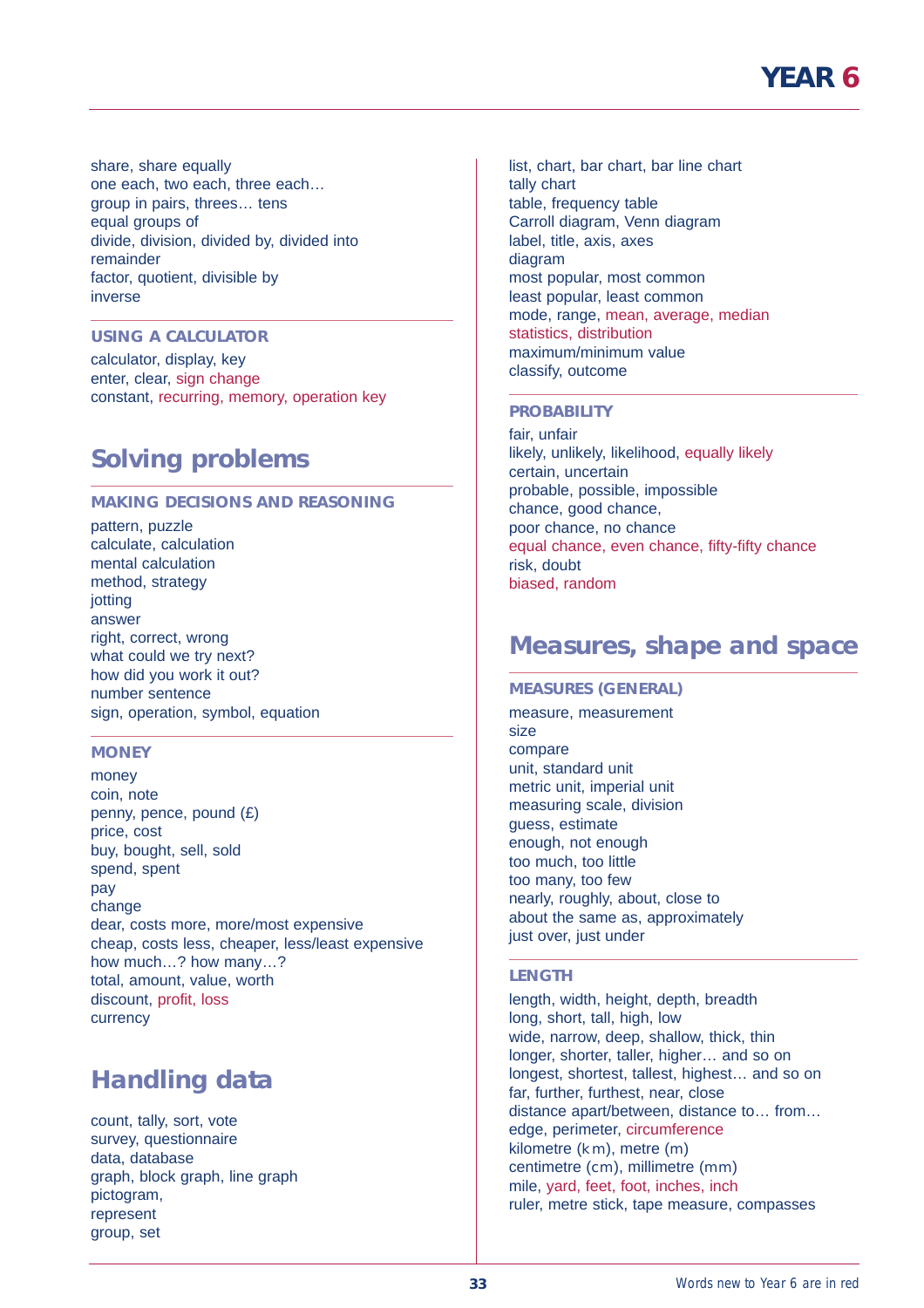#### **MASS**

mass: big, bigger, small, smaller, balances weight: heavy/light, heavier/lighter, heaviest/lightest weigh, weighs tonne, kilogram (*kg*), half-kilogram, gram (*g*) pound (*lb*), ounce (*oz*) balance, scales

#### **CAPACITY**

capacity full, half full, empty holds, contains litre (*l*), half-litre, centilitre (*cl*), millilitre (*ml*) pint, gallon container, measuring cylinder

#### **AREA**

area, covers, surface square centimetre (*cm2*), square metre (*m2*) square millimetre (*mm2*)

#### **TIME**

time

days of the week: Monday, Tuesday… months of the year: January, February... seasons: spring, summer, autumn, winter day, week, fortnight, month year, leap year, century, millennium weekend, birthday, holiday calendar, date, date of birth morning, afternoon, evening, night am, pm, noon, midnight today, yesterday, tomorrow before, after, next, last now, soon, early, late, earliest, latest quick, quicker, quickest, quickly fast, faster, fastest, slow, slower, slowest, slowly old, older, oldest, new, newer, newest takes longer, takes less time how long ago? how long will it be to…? how long will it take to…? timetable, arrive, depart hour, minute, second o'clock, half past, quarter to, quarter past clock, watch, hands digital/analogue clock/watch, timer 24-hour clock, 12-hour clock Greenwich Mean Time, British Summer Time International Date Line how often? always, never, often, sometimes, usually

#### **SHAPE AND SPACE**

shape, pattern flat, line curved, straight round

hollow, solid corner point, pointed face, side, edge, end sort make, build, construct, draw, sketch centre, radius, diameter circumference, concentric, arc net surface angle, right-angled congruent intersecting, intersection plane base, square-based vertex, vertices layer, diagram regular, irregular concave, convex open, closed tangram

#### **3D SHAPES**

3D, three-dimensional cube, cuboid pyramid sphere, hemi-sphere, spherical cone cylinder, cylindrical prism tetrahedron, polyhedron, octahedron, dodecahedron

#### **2D SHAPES**

2D, two-dimensional circle, circular, semi-circle triangle, triangular equilateral triangle, isosceles triangle, scalene triangle square, rhombus rectangle, rectangular, oblong pentagon, pentagonal hexagon, hexagonal heptagon octagon, octagonal polygon quadrilateral kite parallelogram, trapezium

#### **PATTERNS AND SYMMETRY**

size bigger, larger, smaller symmetrical line of symmetry, axis of symmetry line symmetry, reflective symmetry fold match mirror line, reflection, reflect pattern, repeating pattern, translation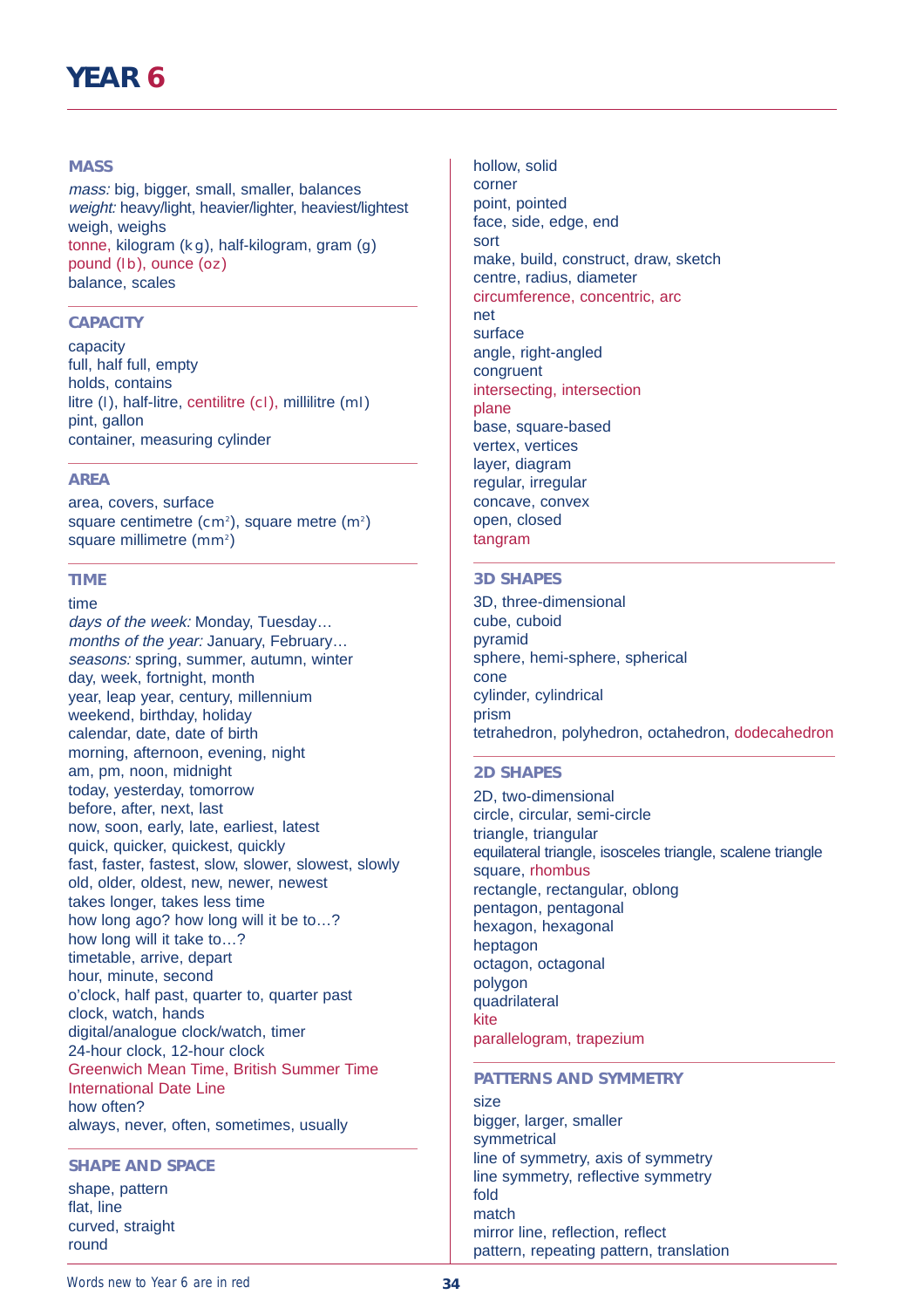#### **POSITION, DIRECTION AND MOVEMENT**

position over, under, underneath above, below, top, bottom, side on, in, outside, inside, around in front, behind, front, back before, after, beside, next to opposite, apart between, middle, edge, centre corner direction journey, route, map, plan left, right up, down, higher, lower forwards, backwards, sideways, across close, far, near along, through, to, from, towards, away from ascend, descend grid, row, column origin, coordinates clockwise, anti-clockwise compass point, north, south, east, west (N, S, E, W) north-east, north-west, south-east, south-west (NE, NW, SE, SW) horizontal, vertical, diagonal parallel, perpendicular x-axis, y-axis quadrant movement slide, roll whole turn, half turn, quarter turn, rotate, rotation angle, …is a greater/smaller angle than right angle, acute, obtuse, reflex degree straight line stretch, bend ruler, set square angle measurer, compasses, protractor

### **Instructions**

listen, join in, say, recite think, imagine, remember start from, start with, start at look at, point to, show me

put, place arrange, rearrange change, change over adjusting, adjust split, separate

carry on, continue, repeat what comes next? predict describe the pattern, describe the rule

find, find all, find different investigate

choose, decide collect

use, make, build, construct, bisect

tell me, define, describe, name, pick out, identify discuss, talk about explain explain your method/answer/reasoning give an example of… show how you… show your working justify make a statement

read, write, record write in figures present, represent interpret trace, copy complete, finish, end

fill in, shade, colour label, plot

tick, cross draw, sketch draw a line between, join (up), ring, arrow

cost, count, tally

calculate, work out, solve, convert

investigate, interrogate (data), question, prove answer check

### **General**

same, identical, different missing number/s number facts, number pairs, number bonds greatest value, least value

number line, number track number square, hundred square number cards, number grid abacus counters, cubes, blocks, rods die, dice, spinner dominoes pegs, peg board, pin board geo-strips

same way, different way best way, another way in order, in a different order

not all, every, each